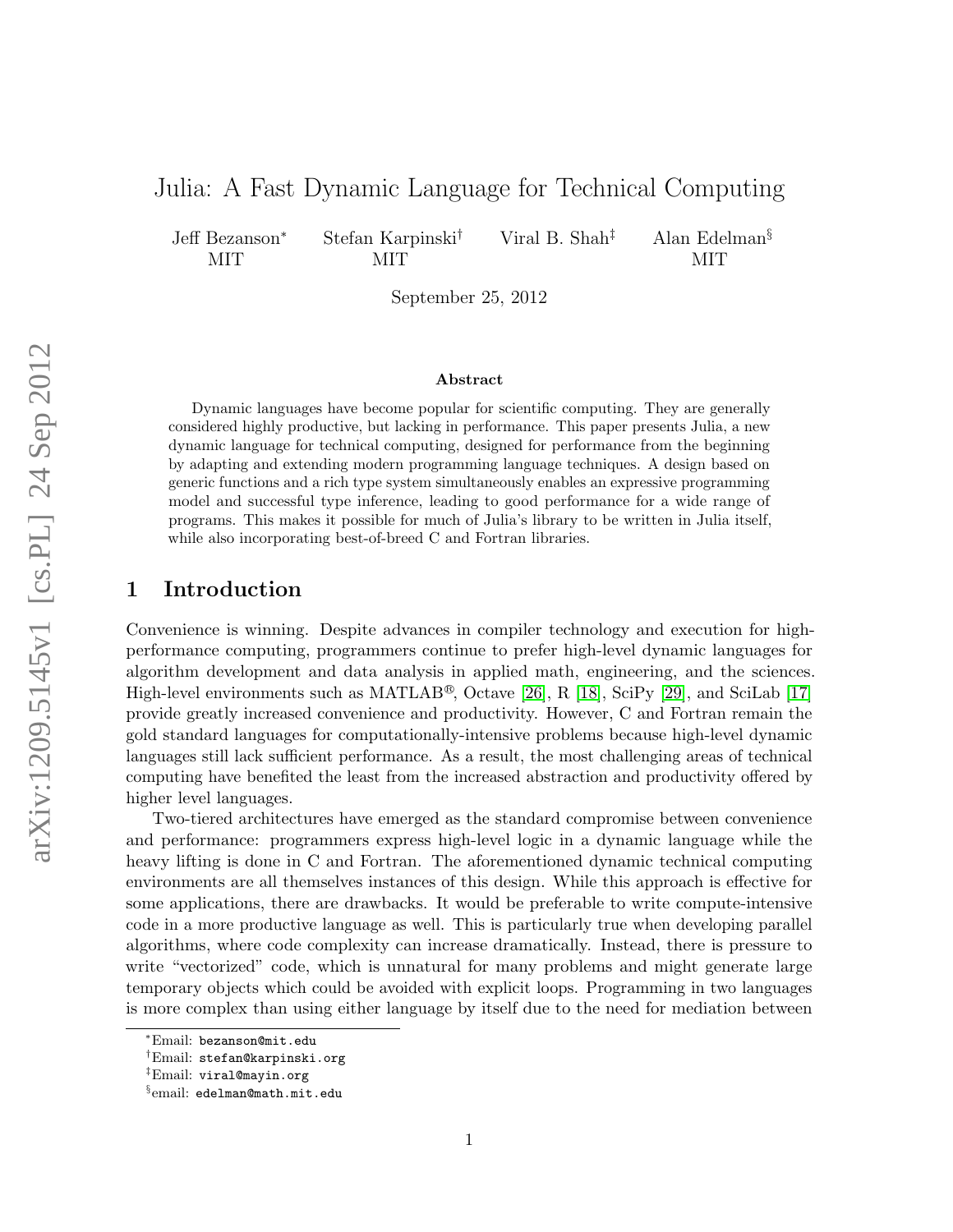different type domains and memory management schemes. Interfacing between layers may add significant overhead and makes whole-program optimization difficult. Two-tiered systems also present a social barrier, preventing most users from understanding or contributing to their internals.

An alternative to the two-tier compromise is to enhance the performance of existing dynamic languages. There has been significant progress along these lines. Projects like the Python compiler framework PyPy [\[6\]](#page-24-0) have been fairly successful. Similar efforts exist for languages from LISP onward. The common feature of all such projects is that they seek to add performance to an existing language. This is obviously useful, since existing code can benefit. While promising, these efforts have yet to eliminate the need for the two-tier approach in practice. Design decisions made under the assumption that a language would be implemented as an interpreter tend to sabotage the ability to generate efficient code. As Henry Baker observed of Common LISP, "...the polymorphic type complexity of the Common LISP library functions is mostly gratuitous, and both the efficiency of compiled code and the efficiency of the programmer could be increased by rationalizing this complexity." [\[3\]](#page-24-1) Others have echoed these sentiments [\[7\]](#page-24-2) [\[25\]](#page-26-2).

Julia is designed from the ground up to take advantage of modern techniques for executing dynamic languages efficiently. As a result, Julia has the performance of a statically compiled language while providing interactive dynamic behavior and productivity like Python, LISP or Ruby. The key ingredients of performance are:

- Rich type information, provided naturally by multiple dispatch;
- Aggressive code specialization against run-time types;
- JIT compilation using the LLVM compiler framework [\[21\]](#page-25-2).

Although a sophisticated type system is made available to the programmer, it remains unobtrusive in the sense that one is never required to specify types. Type information flows naturally from having actual values (and hence types) at the time of code generation, and from the language's core paradigm: by expressing the behavior of functions using multiple dispatch, the programmer unwittingly provides the compiler with extensive type information.

We validate our design by implementing Julia's standard library, which encompasses most of the core functionality of standard technical computing environments, in Julia itself. As a result, our library code is more generic and compact, and it is possible to inline library code into user code and vice versa. Julia was announced as an open source project in February 2012. New users have been easily able to read the standard library code, modify it, imitate it, and extend it for their own purposes. Our goals and work so far seem to have struck a chord — a significant community has grown around Julia in the short time since the initial public announcement.

# 2 Language Design

Julia's primary means of abstraction is dynamic multiple dispatch. Much of a language consists of mechanisms for selecting code to run in different situations — from method selection to instruction selection. We use only dynamic multiple dispatch for this purpose, which is possible through sufficiently expressive dispatch rules.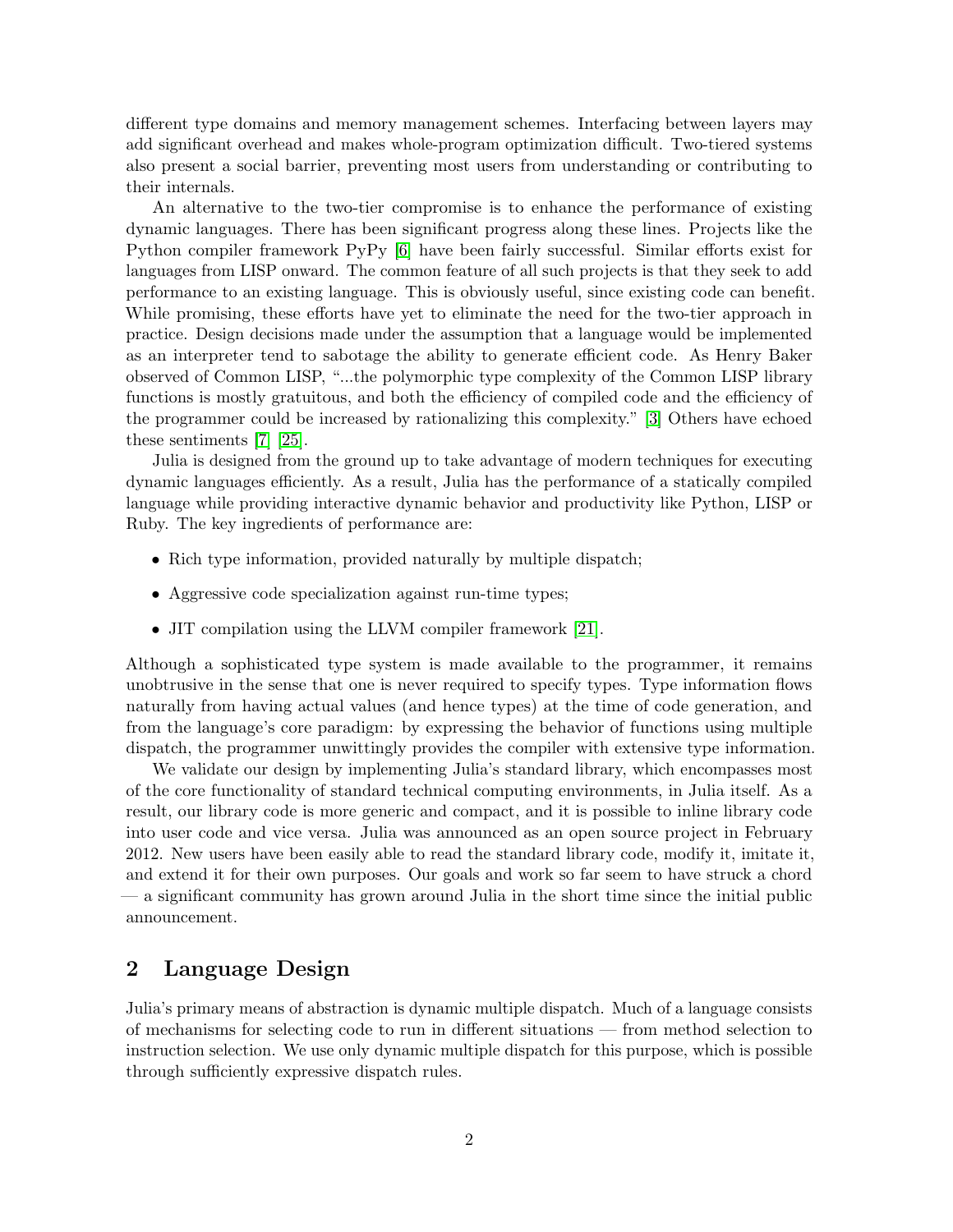To obtain the desired expressiveness and compile-time type information, we must employ fairly sophisticated types. To balance this requirement with usability, we have attempted to design the "easy version" of key features, namely parametric types and methods. We provide these features without a concept of static application (e.g. template instantiation), without distinct type and expression contexts, and leaving parameters optional whenever possible. Dynamic languages need parametric types so a compiler can keep track of the types of values even when they are stored in shared mutable data structures (optimizing compilers would need this feature even if the types are not exposed in the language as they are in Julia).

Types may be used to make declarations, but we do not require declarations for performance. To achieve this, Julia's compiler automatically specializes methods for types encountered at run time (or at compile time, to the extent types are known then). Effectively, every method is a template (in the  $C++$  sense) by default, with parameterization and instantiation directed by the compiler. We introduce some type-based heuristics for controlling method specialization.

#### 2.1 Rationale

In past work on optimizing dynamic languages, researchers have observed that programs are not as dynamic as their authors might think: "We found that dynamic features are pervasive throughout the benchmarks and the libraries they include, but that most uses of these features are highly constrained..." [\[16\]](#page-25-3). In this sense, the designs of existing dynamic languages do not present a good trade-off. Much code is statically-typeable and could be executed more efficiently, but the language designs and implementations do not anticipate this fact.

We hypothesize that the following forms of "dynamism" are the most useful:

- The ability to run code at load time and compile time, eliminating some of the distractions of build systems and configuration files.
- A universal Any type as the only true static type, allowing the issue of static types to be ignored when desired.
- Never rejecting code that is syntactically well-formed.
- Behavior that depends only on run-time types (i.e. no static overloading).

Julia avoids some of the "overly permissive" features of systems like CLOS [\[4\]](#page-24-3) that get in the way of compiler optimizations, using the following restrictions:

- Types themselves are immutable.
- The type of a value cannot change over its lifetime.
- Local variable environments are not reified.
- Program code is immutable (but new code may be generated and executed at any time).
- Not all bindings are mutable (const identifiers are allowed).

These restrictions allow the compiler to see all uses of local variables, and perform dataflow analysis on local variables using only local information. This is important, since it allows user code to call statically-unknown functions without interfering with optimizations done around such call sites. Statically-unknown function calls arise in many contexts, such as calling a function taken from an untyped data structure, or dynamically dispatching a method call due to unknown argument types.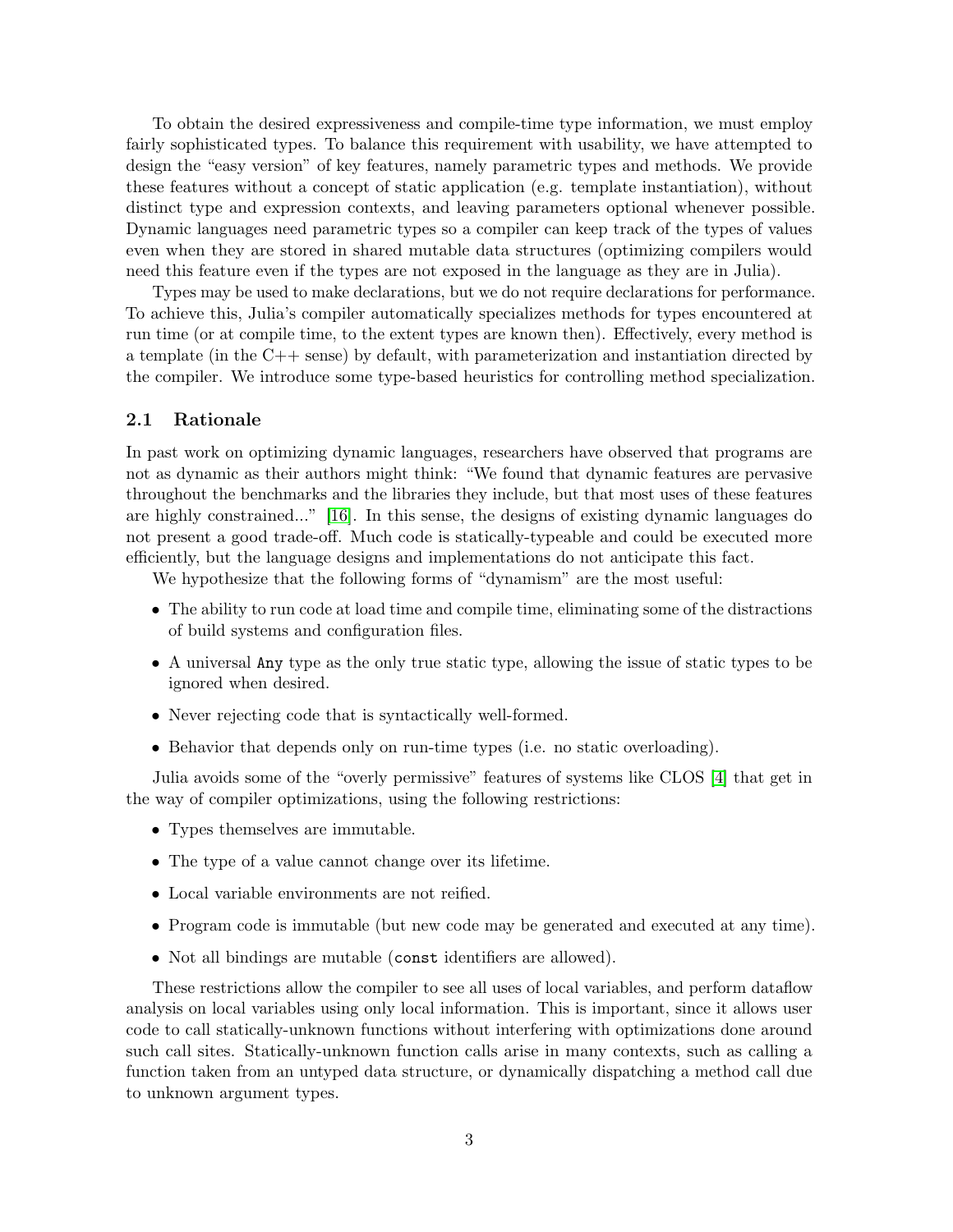## 2.2 Core Language Overview

The core Julia language contains the following components:

- 1. A syntax layer, to translate surface syntax to a suitable intermediate representation (IR).
- 2. A symbolic language and corresponding data structures for representing certain kinds of types, and implementations of lattice operators (meet, join, and  $\leq$ ) for those types.
- 3. An implementation of generic functions and dynamic multiple dispatch based on those types.
- 4. Compiler intrinsic functions for accessing the object model (type definition, method definition, object allocation, element access, testing object identity, and accessing type tags).
- 5. Compiler intrinsic functions for native arithmetic, bit string operations, and calling native (C or Fortran) functions.
- 6. A mechanism for binding top-level names.

The IR describes a function body as a sequence of assignment operations, function calls, labels, and conditional branches. Julia's semantics are those of a standard imperative language: statements are executed in order, with function arguments evaluated eagerly. All values are conceptually references, and are passed by reference as in LISP.

### 2.3 Types

Julia treats types as symbolic descriptions of sets of values. Every value has a unique, immutable, run-time implementation type. Objects carry type tags, and types themselves are Julia objects that can be created and inspected at run time. Julia has five kinds of types:

- 1. Abstract types, which may have declared subtypes and supertypes (a subtype relation is declared using the notation Sub <: Super)
- 2. Composite types (similar to  $C$  structs<sup>[1](#page-3-0)</sup>), which have named fields and declared supertypes
- 3. Bits types, whose values are represented as bit strings, and which have declared supertypes
- 4. Tuples, immutable ordered collections of values
- 5. Union types, abstract types constructed from other types via set union

Bits types allow users to add new fixed-width number-like types and obtain the same performance that primitive numeric types enjoy in other systems. Julia's "built in" numeric types are defined as bits types. Julia method dispatch is based on types rather than field lookup, so whether a value is of a bits type or composite type is a representation detail that is generally invisible.

<span id="page-3-0"></span><sup>&</sup>lt;sup>1</sup>Currently, composite types are mutable, but we plan to make mutability optional.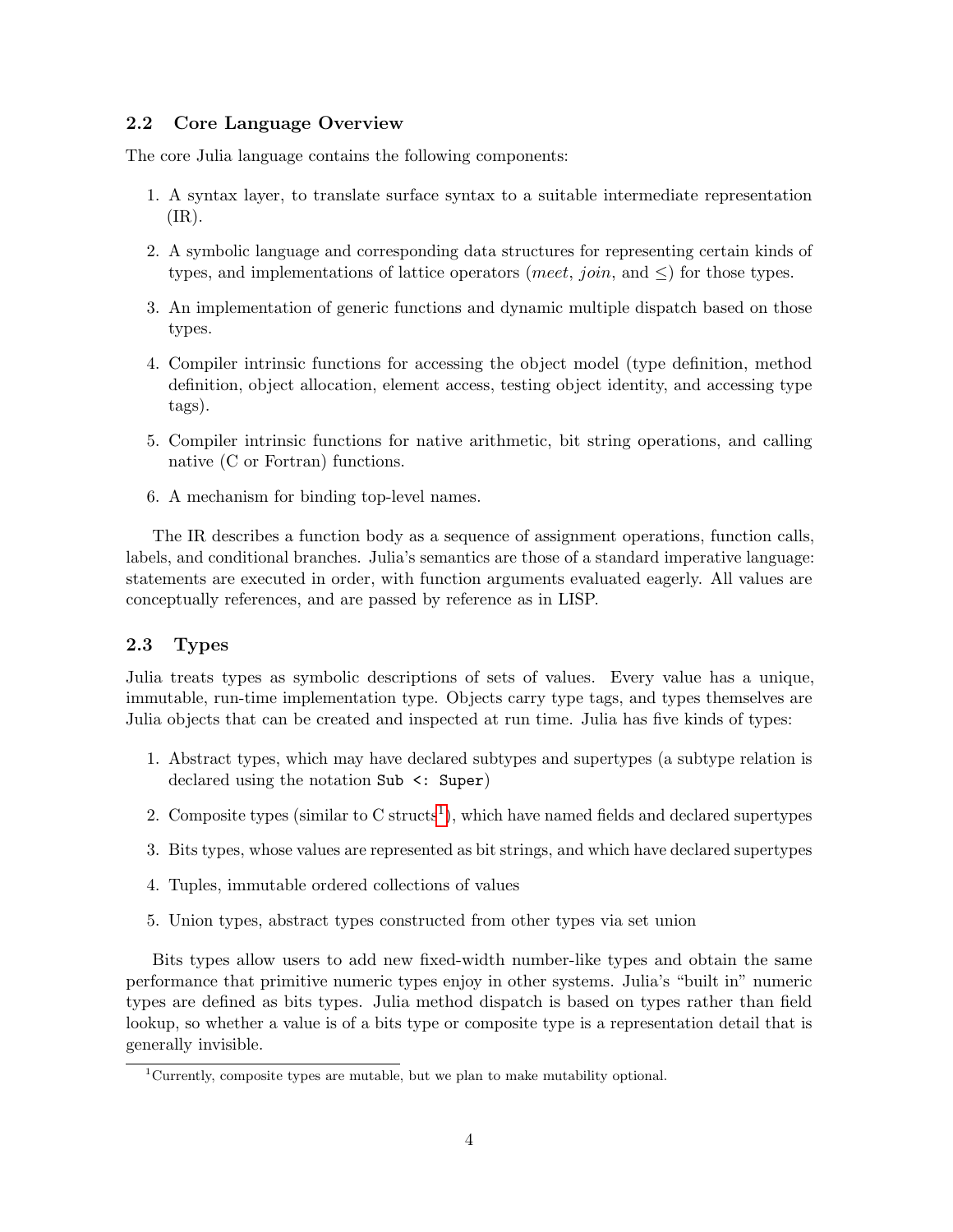Tuples are used to represent the types of method arguments and multiple return values. The type of a tuple is defined recursively as a tuple of the types of its elements. Tuple types are covariant; a tuple type is a subtype of another if its elements are subtypes of the corresponding elements of the other. Tuple types may end in a special ... type that indicates any number of elements may be added. This is used to express the types of variadic methods. For example the type (String, Int...) indicates a tuple where the first element is a String and any number of trailing integers may be present.

Union types are used primarily to construct tight least upper bounds when the inference algorithm needs to join unrelated types. For example, a method might return an Int or a String in separate arms of a conditional. In this case its type can be inferred as Union(Int,String). Union types are also useful for defining ad-hoc type hierarchies different from those imagined when the types involved were first defined. Lastly, union types can be used to declare methods applicable to multiple types.

#### 2.4 Type Parameters

Abstract types, composite types, and bits types may have parameters, which makes it possible to express variants of a given type (for example, array types with different element types). These types are all invariant with respect to their parameters (i.e. two versions of the same type with different parameters are simply different, and have no subtype relationship). Type constructors are applied using curly braces, as in  $Array{Fload64,1}$  (the Array type is parameterized by element type and rank). Semantically, a type constructor application is a function call expression evaluated at run time.

Type parameters may have bounds [\[8\]](#page-24-4), also declared using the <: operator, as in Rational{T<:Integer}.

To help meet our goal of convenience, we allow writing parametric types without parameters, or omitting trailing parameters. Array refers to any kind of dense array, and Array{Float64} refers to a Float64 Array of any rank. The result of one of these expressions is effectively an ad-hoc abstract supertype of all instantiations one could obtain by filling in the missing parameters.

This design also makes it easy to add parameters to types later; existing code does not need to be modified.

## 2.5 Generic Functions

The vast majority of Julia functions (in both the library and user programs) are generic functions, meaning they contain multiple definitions or methods for various combinations of argument types. When a generic function is applied, the most specific definition that matches the run-time argument types is invoked. Generic functions have appeared in several object systems in the past, notably CLOS [\[15\]](#page-25-4) and Dylan [\[28\]](#page-26-3). Julia is distinguished from these in that it uses generic functions as its primary abstraction mechanism, putting it in the company of research languages like Diesel [\[10\]](#page-25-5) and Cecil [\[9\]](#page-25-6). Aside from being practical for mathematical styles of programming, this design is satisfying also because it permits expression of most of the popular patterns of object-oriented programming, while leaving the core language with fewer distinct features.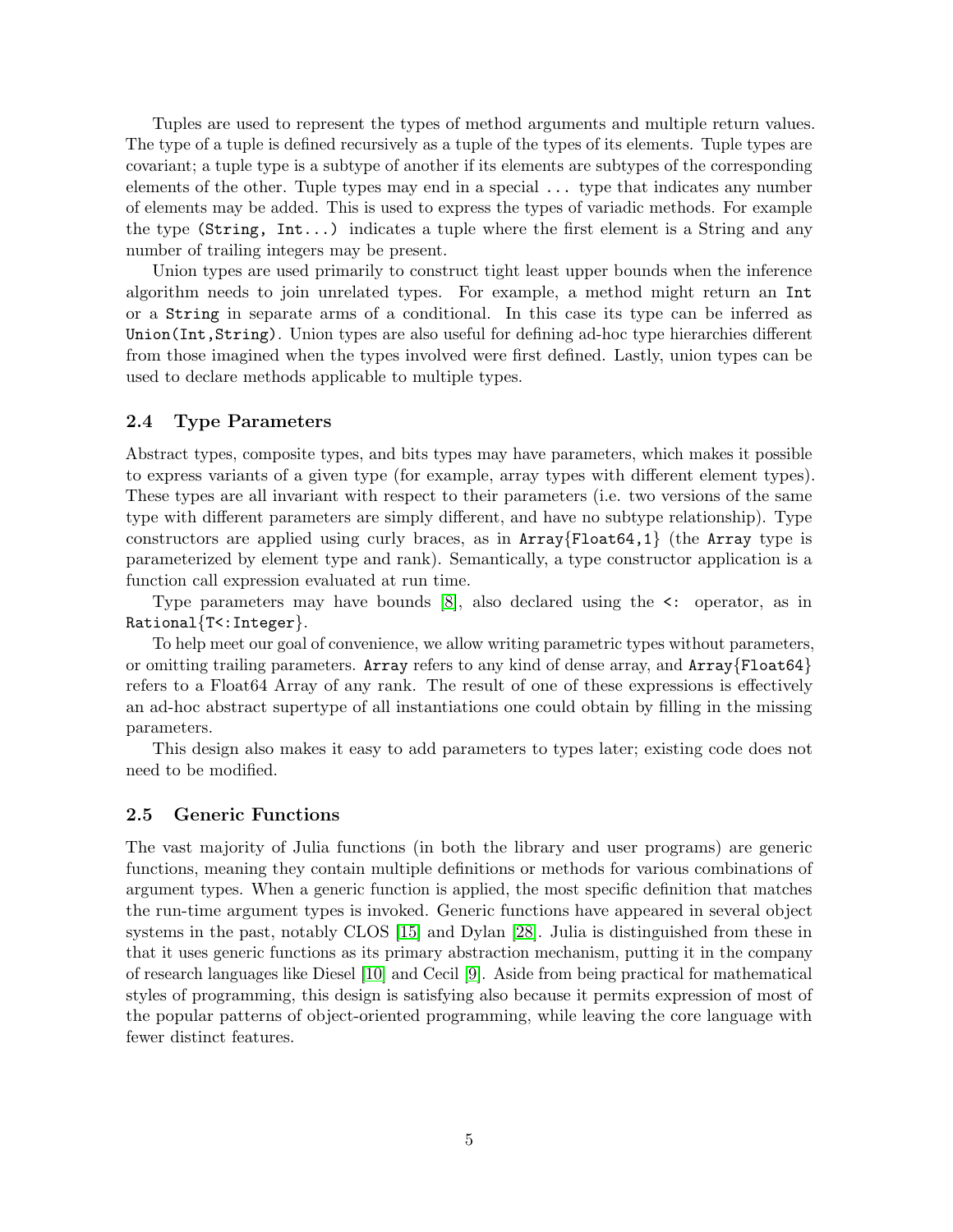#### 2.6 Method Definition

Method definitions have a long (multi-line) form and a short form.

```
function iszero(x::Number)
    return x==0
end
```

```
iszero(x) = (x == 0)
```
A type declaration with :: on an argument is a dispatch specification. When types are omitted, the default is  $\text{Any. A}$ : expression may be added to any program expression, in which case it acts as a run-time type assertion. As a special case, when :: is applied to a variable name in statement position (a construct which otherwise has no effect) it means the variable always has the specified type, and values will be converted to that type (by calling convert) on assignment to the variable.

Note that there is no distinct type context; types are computed by ordinary expressions evaluated at run time. For example,  $f(x):$ Int is lowered to the function call  $typeassert(f(x),Int)$ .

Anonymous functions are written using the syntax  $x\rightarrow x+1$ .

Local variables are introduced implicitly by assignment. Modifying a global variable requires a global declaration.

Operators are simply functions with special calling syntax. Their definitions look the same as those of ordinary functions, for example  $+(x,y) = ...$ , or function  $+(x,y)$ .

When the last argument in a method signature is followed by  $\dots$  the method accepts any number of arguments, and the last argument name is bound to a tuple containing the tail of the argument list. The syntax  $f(t...)$  "splices" the contents of an iterable object t as the arguments to f.

Generic functions are a natural fit for mathematical programming. For example, consider implementing exponentiation (the ^ operator in Julia). This function lends itself to multiple definitions, specializing on both arguments separately: there might be one definition for two floating-point numbers that calls a standard math library routine, one definition for the case where the second argument is an integer, and separate definitions for the case where the first argument is a matrix. In Julia these signatures would be written as follows:

```
function ^(x::Float64, p::Float64)
function (x, p::Int)function \hat{c}(x): Matrix, p)
```
#### 2.7 Parametric Methods

It is often useful to refer to parameters of argument types inside methods, and to specify constraints on those parameters for dispatch purposes. Method parameters address these needs. These parameters behave a bit like arguments, but they are always derived automatically from method argument types and not specified explicitly by the caller. The following signature presents a typical example:

function assign{T<:Integer}(a::Array{T,1}, i, n::T)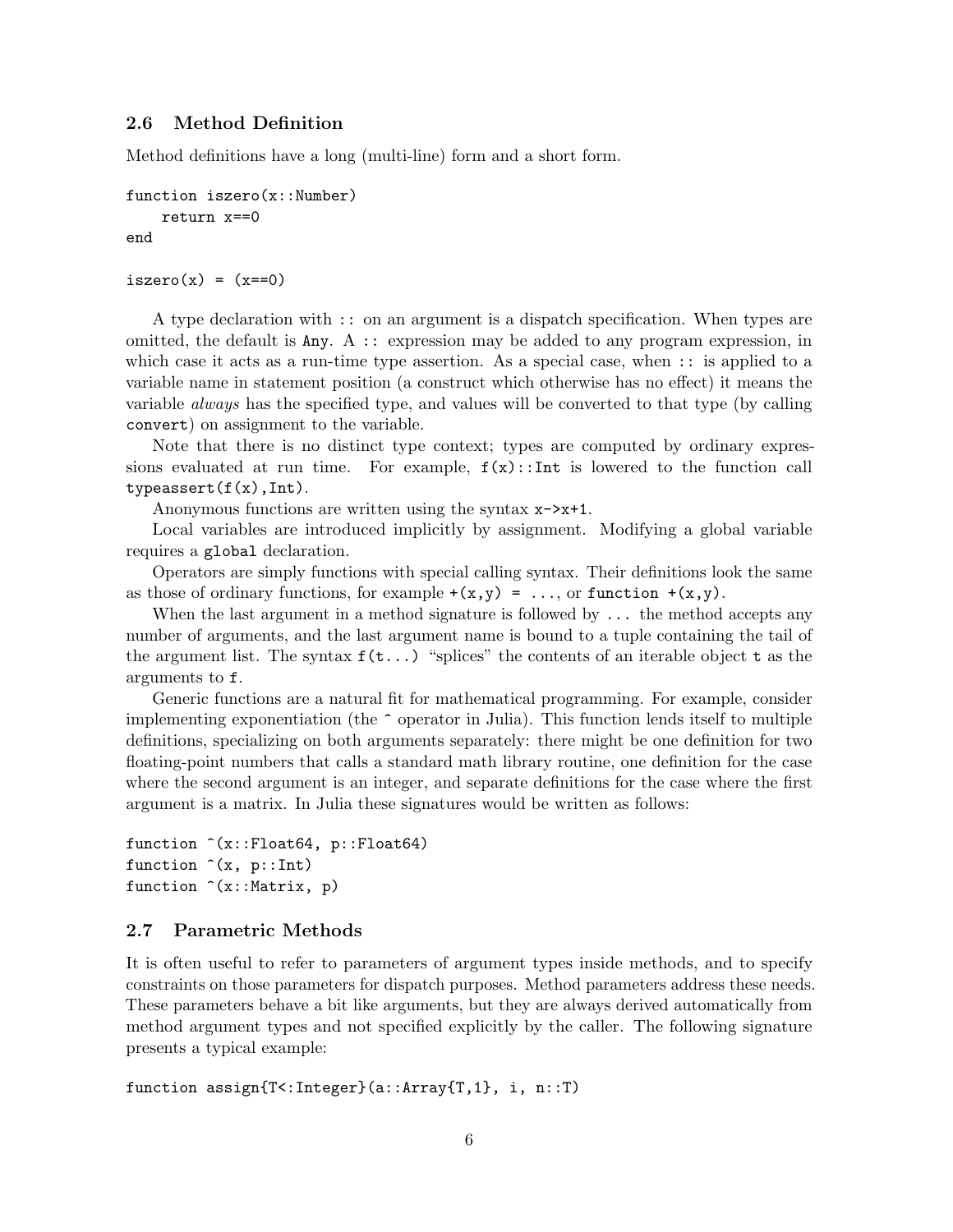This signature is applicable to 1-dimensional arrays whose element type is some kind of integer, any type of second argument, and a third argument that is the same type as the array's element type. Inside the method, T will be bound to the array element type.

The primary use of this construct is to write methods applicable to a family of parametric types (e.g. all integer arrays, or all numeric arrays) despite invariance. The other use is writing "diagonal" constraints as in the example above. Such diagonal constraints significantly complicate the type lattice operators.

#### 2.8 Constructors

Composite types are applied as functions to construct instances. The default constructor accepts values for each field as arguments. Users may override the default constructor by writing method definitions with the same name as the type inside the type definition block. Inside the type block the identifier new is bound to a pseudofunction that actually constructs instances from field values. The constructor for the Rational type is a good example:

```
type Rational{T<:Integer} <: Real
    num::T
    den::T
    function Rational(num::T, den::T)
         if num == 0 && den == 0error("invalid rational: 0//0")
         end
         g = \text{gcd}(\text{den}, \text{num})new(div(num, g), div(den, g))
    end
end
```
This allows Rational to enforce representation as a fraction in lowest terms.

#### 2.9 Singleton Kinds

A generic function's method table is effectively a dictionary where the keys are types. This suggests that it should be just as easy to define or look up methods with types themselves as with the types of values. Defining methods on types directly is analogous to defining class methods in class-based object systems. With multi-methods, definitions can be associated with combinations of types, making it easy to represent properties not naturally owned by one type.

To accomplish this, we introduce a special singleton kind  $Type\{T\}$ , which contains the type T as its only value. The result is a feature similar to eql specializers in CLOS, except only for types. An example use is defining type traits:

```
typemax(::Type{Int64}) = 9223372036854775807
```
This definition will be invoked by the call typemax(Int64). Note that the name of a method argument can be omitted if it is not referenced.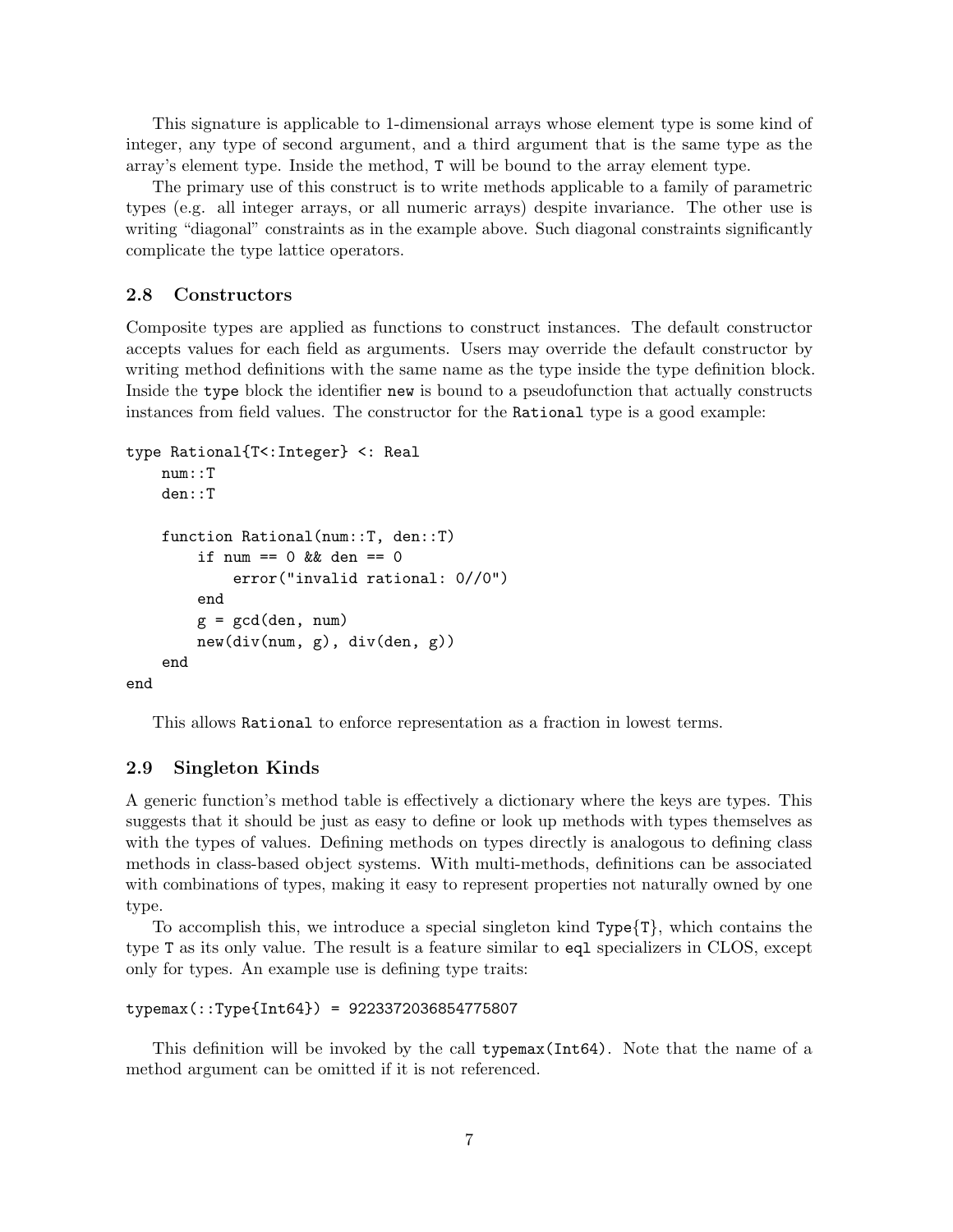Types are useful as method arguments in several other cases. One example is file I/O, where a type can be used to specify what to read. The call read(file,Int32) reads a 4-byte integer and returns it as an Int32 (a fact that the type inference process is able to discover). We find this more elegant and convenient than systems where enums or special constants must be used for this purpose, or where the type information is implicit (e.g. through return-type overloading).

This feature allows sharper types to be inferred when the user programs with types, for example by calling the typeof function or applying type constructors. As a result, we gain the performance and flexibility advantages of static parameters (such as template arguments) without special syntax.

#### 2.10 Method Sorting and Ambiguity

Methods are stored sorted by specificity, so the first matching method (as determined by the subtype predicate) is always the correct one to invoke. This means much of the dispatch logic is contained in the sorting process. Comparing method signatures for specificity is not trivial. As one might expect, the "more specific"<sup>[2](#page-7-0)</sup> predicate is quite similar to the subtype predicate, since a type that is a subtype of another is indeed more specific than it. However, a few additional rules are necessary to capture the intuitive concept of "more specific". Our formal definition is summarized as the disjunction of the following rules  $(A \text{ is more specific than } B)$ if):

- 1. A is a subtype of B
- 2. A is of the form  $T{P}$  and B is of the form  $S{Q}$ , and T is a subtype of S for some parameter values
- 3. The intersection of A and B is nonempty, more specific than  $B$ , and not equal to  $B$ , and B is not more specific than A
- 4. A and B are tuple types, A ends in a vararg  $(\ldots)$  type, and A would be more specific than  $B$  if its vararg type were expanded to give it the same number of elements as  $B$
- 5. A and B have parameters and compatible structures, and A provides a consistent assignment for B's parameters, but not the other way around

Rule 2 means that declared subtypes are always more specific than their declared supertypes regardless of type parameters. Rule 3 is mostly useful for union types: if A is Union(Int32, String) and B is Number, A should be more specific than B because their intersection  $(int32)$  is clearly more specific than B. Rule 4 means that argument types are more important for specificity than argument count; if A is (Int32...) and B is (Number, Number) then  $A$  is more specific.

Rule 5 makes diagonal constraints more specific;  $\forall T(T, T)$  is more specific than  $\forall X, Y(X, Y)$ . The specificity of a type variable is determined extensionally, i.e. according to the set of values it would ultimately encompass. For example, T <: Number has the same specificity as Number. This approach has been found useful in past work combining parametric types and multiple dispatch [\[1\]](#page-24-5).

<span id="page-7-0"></span><sup>2</sup>Actually, "not less specific", since specificity is a partial order.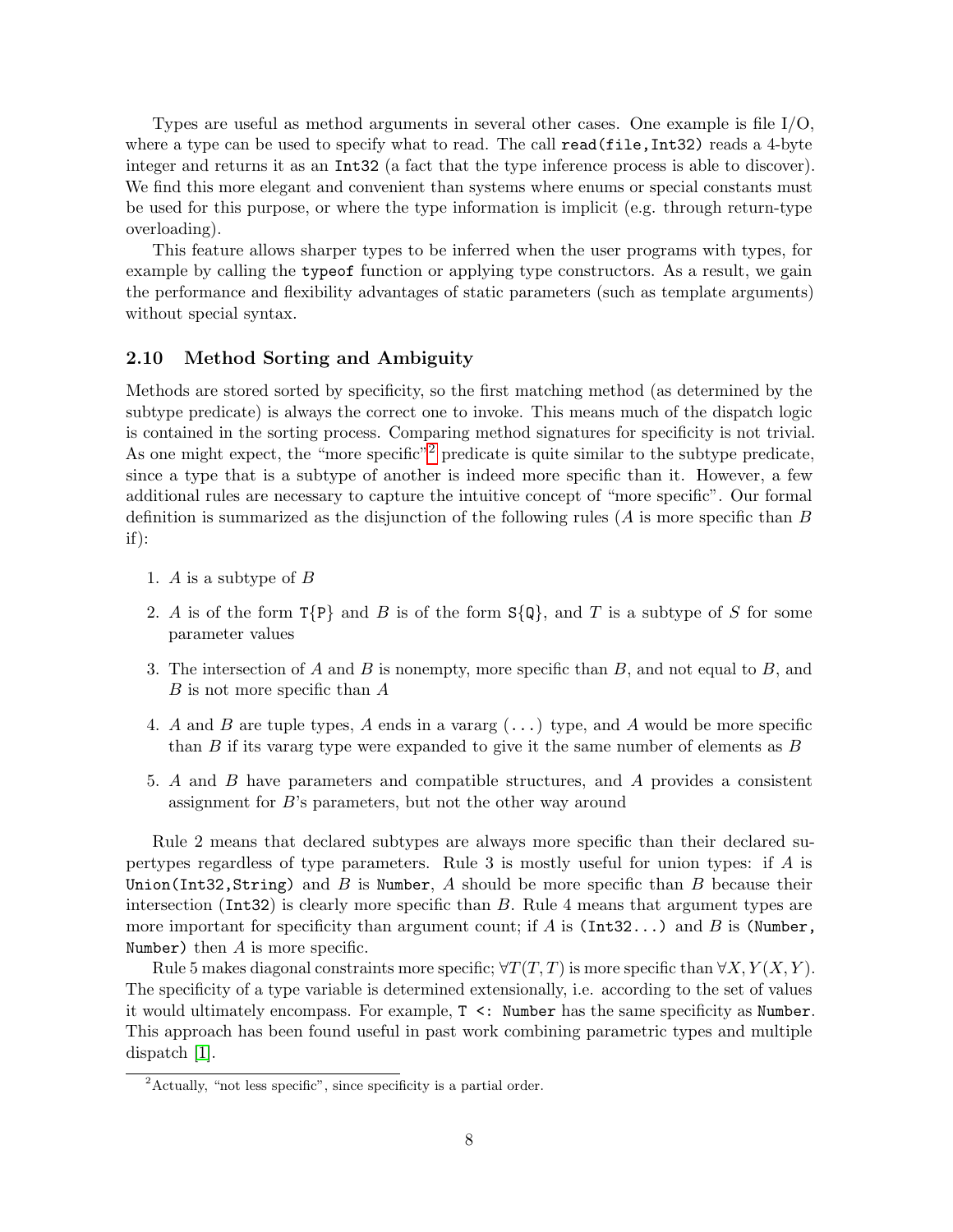Julia uses symmetric multiple dispatch, which means all arguments are equally important. Therefore, ambiguous signatures are possible. For example, given  $\texttt{foo}(x::Number, y::Int)$ and  $\texttt{foo}(x::Int, y::Number)$  it is not clear which method to call when both arguments are integers. We detect ambiguities when a method is added, by looking for a pair of signatures with a non-empty intersection where neither one is more specific than the other. A warning message is displayed for each ambiguity, showing the user the computed type intersection so it is clear what definition is missing. For example:

Warning: New definition foo(Int,Number) is ambiguous with foo(Number,Int). Make sure foo(Int,Int) is defined first.

# 2.11 Iteration

A for loop is translated to a while loop with method calls according to an iteration interface (start, done, and next).

```
for i in range
    # body
end
   Becomes:
state = start(range)
while !done(range, state)
```

```
(i, state) = next(range, state)
  # body
end
```
This design for iteration was chosen because it is not tied to mutable heap-allocated state, such as an iterator object that updates itself.

## 2.12 Special Operators

| surface syntax   lowered form |                             |
|-------------------------------|-----------------------------|
| a[i, j]                       | ref(a, i, j)                |
| $a[i, j] = x$                 | assign(a, x, i, j)          |
| [a; b]                        | vcat(a, b)                  |
| [a, b]                        | vcat(a, b)                  |
| [a b]                         | hcat(a, b)                  |
| [a b; c d]                    | hvcat $((2,2), a, b, c, d)$ |

Special syntax is provided for certain functions.

## 2.13 Calling C and Fortran

We provide the keyword ccall for calling native code in-line. Its syntax looks like a function call, where the programmer specifies an address, result and argument types, and argument values: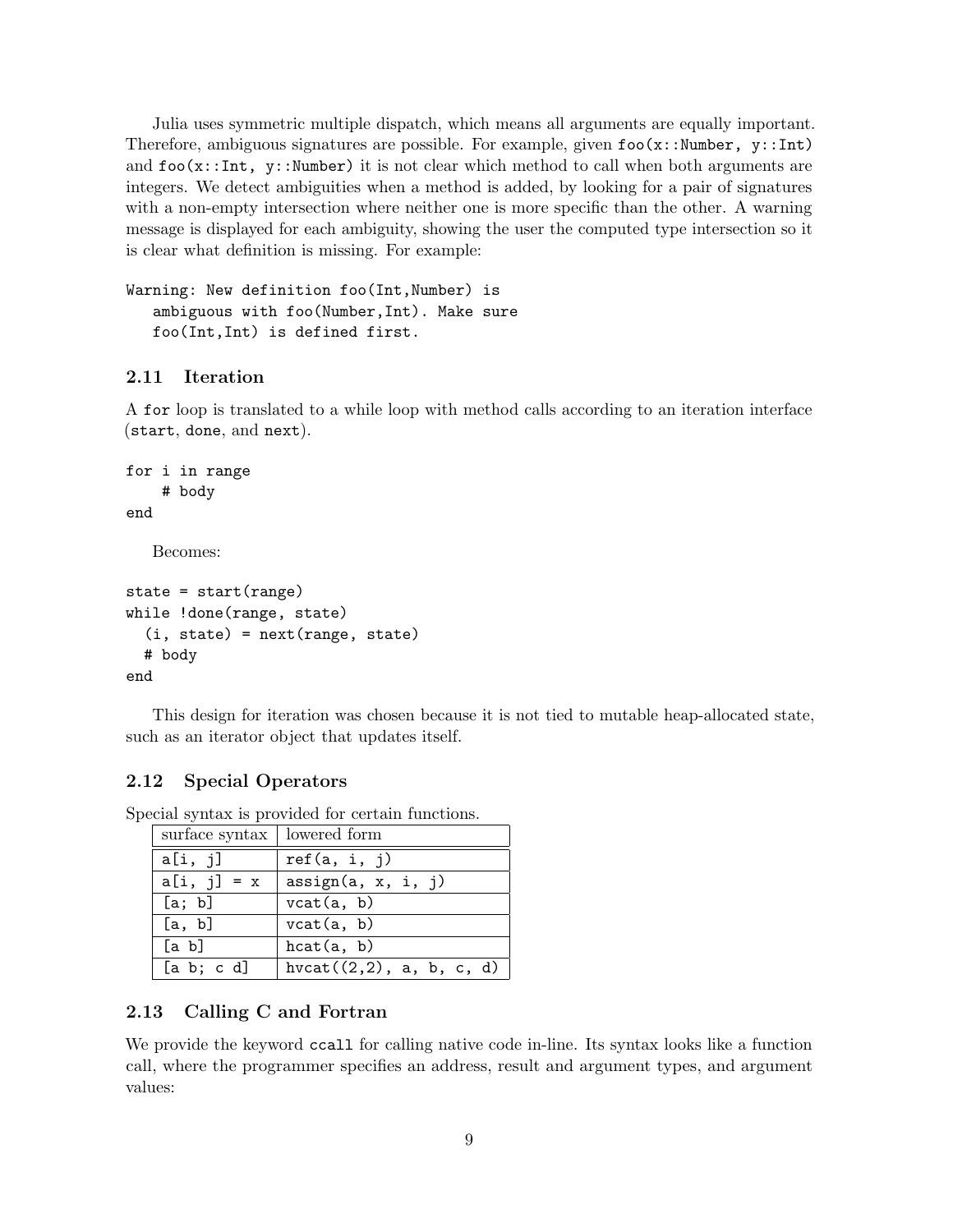ccall(dlsym(libm, :sin), Float64, (Float64,), x)

The first three arguments to ccall are actually pseudo-arguments, evaluated at compile time. The compiler front-end inserts calls to the convert function for each argument, ensuring that the actual arguments will match the provided signature.

In Fortran, all arguments are passed by reference. To handle this, argument types must be written as pointer types such as  $Ptr\{Fload64\}$ . An ambiguity then arises in argument conversion: an integer argument could be interpreted as a pointer, or as a number to convert to Float64 and pass by reference. To resolve this ambiguity, the programmer can request the second interpretation by prefixing an argument with an ampersand (a pun on C syntax for taking the address of a value), as in &x.

## 2.14 Parallelism

Parallel execution is provided by a message-based multi-processing system implemented in Julia in the standard library. The language design supports the implementation of such libraries by providing symmetric coroutines, which can also be thought of as cooperatively scheduled threads. This feature allows asynchronous communication to be hidden inside libraries, rather than requiring the user to set up callbacks. Julia does not currently support native threads, which is a limitation, but has the advantage of avoiding the complexities of synchronized use of shared memory.

#### 2.15 Design Limitations

In our design, type information always flows along with values, in the forward control flow direction. This prevents us from doing certain tricks that static type systems are capable of, such as return-type overloading. Return-type overloading requires a robust notion of the type of a value context—the type expected or required of some term—in order to select code on that basis. There are other cases where "backwards" type flow might be desirable, such as determining the type of a container based on the type of a value stored into it at a later program point. It may be possible to get around this limitation in the future using inversion of control—passing a function argument whose result type has already been inferred, and using that type to construct a container before elements are computed.

Modularity is a perennial difficulty with multiple dispatch, as any function might apply to any type, and there is no point where functions or types are closed to future definitions. Thus at the moment Julia is essentially a whole-program compiler. We plan to implement a module system that will at least allow code to control which name bindings and definitions it sees. Such modules could be separately compiled to the extent that programmers are willing to ask for their definitions to be "closed".

Lastly, at this time Julia uses a bit more memory than we would prefer. Our compiler data structures, type information, and generated native code take up more space than the compact bytecode representations used by many dynamic languages.

# 3 Implementation

Much of the implementation is organized around method dispatch. The dispatch logic is both a large portion of the behavior of Julia functions, and the entry point of the compiler's type inference and specialization logic.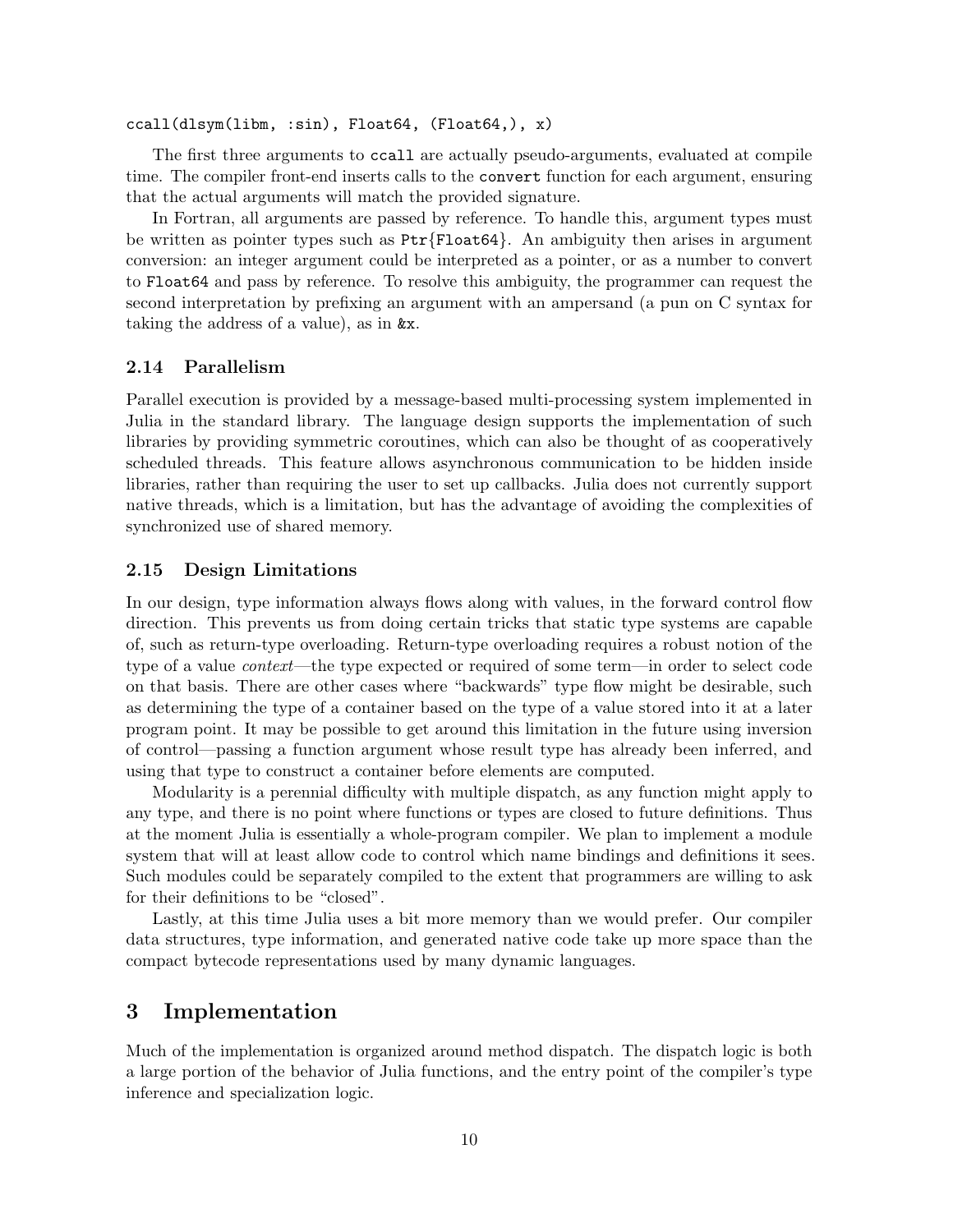### 3.1 Method Caching and Specialization

The first step of method dispatch is to look for the argument types in a per-function cache. The cache has an entry for (almost) every set of concrete types to which the function has been applied. Concrete types are hash-consed, so they can be compared by simple pointer comparison. This makes cache lookup faster than the *subtype* predicate. As part of hashconsing, concrete types are assigned small integer IDs. The ID of the first argument is used as a primary key into a method cache, so when signatures differ only in the type of the first argument a simple indexed lookup suffices.

On a cache miss, a slower search for the matching definition is performed using *subtype*. Then, type inference is invoked on the matching method using the types of the actual arguments. The resulting type-annotated and optimized method is stored in the cache. In this way, method dispatch is the primary source of type information for the compiler.

#### 3.2 Method Specialization Heuristics

Our aggressive use of code specialization has the obvious pitfall that it might lead to excessive code generation, consuming memory and compile time. We found that a few mild heuristics suffice to give a usable system with reasonable resource requirements.

The first order of business is to ensure that the dispatch and specialization process converges. The reason it might not is that our type inference algorithm is implemented in Julia itself. Calling a method on a certain type  $A$  can cause the type inference code to call the same method on type  $B$ , where types  $A$  and  $B$  follow an infinite ascending chain in either of two partial orders (the typeof order or the subtype order). Singleton kinds are the most prominent example, as type inference might attempt to successively consider Int32, Type{Int32}, Type{Type{Int32}}, and so on. We stop this process by replacing any nestings of Type with the unspecialized version of Type during method specialization (unless the original method declaration actually specified a type like Type{Type{Int32}}).

The next heuristic avoids specializing methods for tuple types of every length. Tuple types are cached as the intersection of the declared type of the method slot with the generic tuple type  $(\text{Any} \dots)$ . This makes the resulting cache entry valid for any tuple argument, again unless the method declaration contained a more specific tuple type. Note that all of these heuristics require corresponding changes in the method cache lookup procedure, since they yield cache entries that do not have to exactly match candidate arguments.

A similar heuristic is applied to variadic methods, where we wish to avoid caching argument lists of every length. This is done by capping argument lists at the length of the longest signature of any method in the same generic function. The "capping" involves replacing the last argument with a ... type. Ideally, we want to form the biggest type that's not a supertype of any other method signatures. However, this is not always possible and the capped type might conflict with another signature. To deal with this case, we find all non-empty intersections of the capped type with other signatures, and add dummy cache entries for them. Hitting one of these entries alerts the system that the arguments under consideration are not really in the cache. Without the dummy entries, some arguments might incorrectly match the capped type, causing the wrong method to be invoked.

The next heuristic concerns singleton kinds again. Because of the singleton kind feature, every distinct type object (Any, Number, Int, etc.) passed to a method might trigger a new specialization. However, most methods are not "class methods" and are not concerned with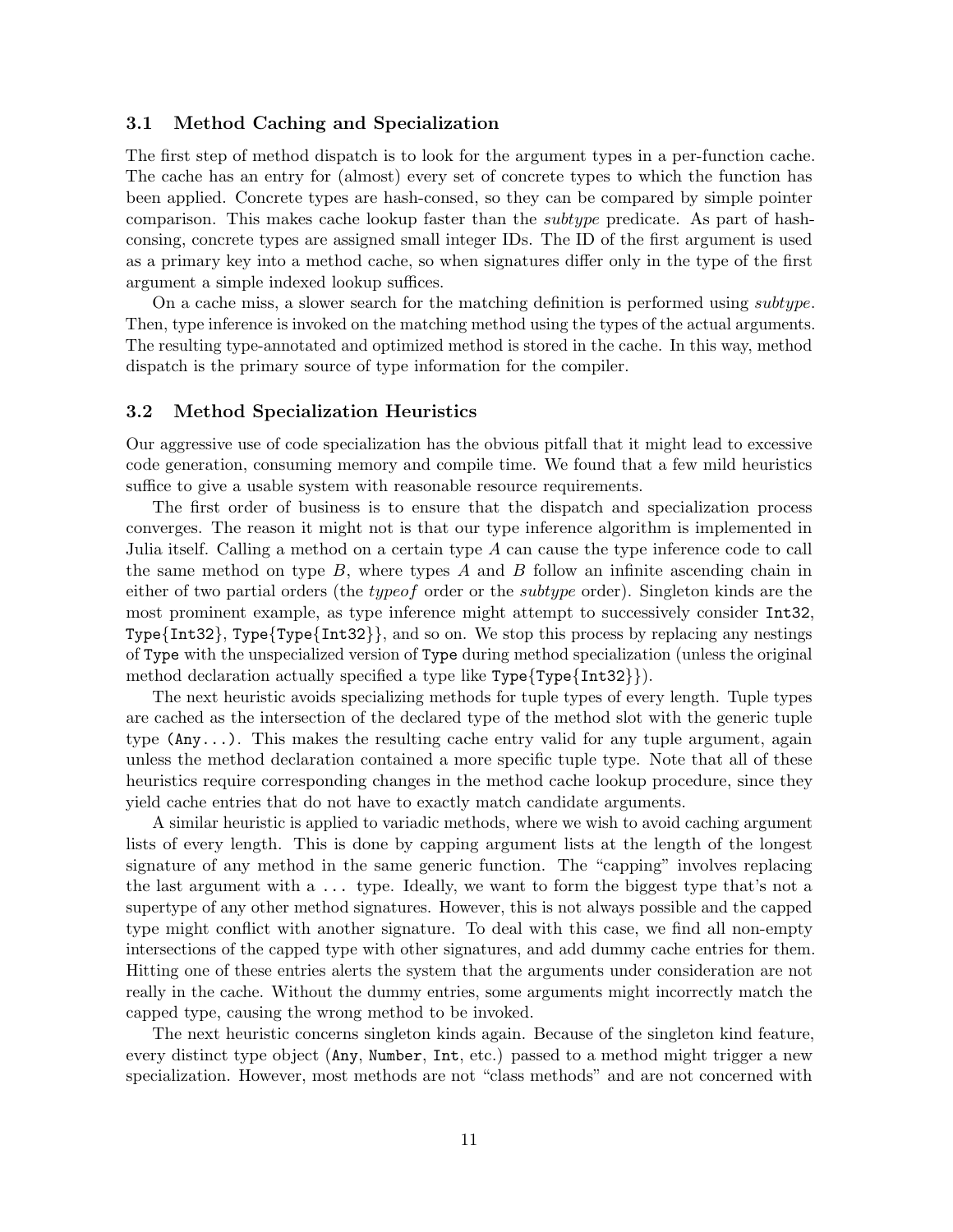type objects. Therefore, if no method definition in a certain function involves Type for a certain argument slot, then that slot is not specialized for different type objects.

Finally, we introduce a special type ANY that can be used in a method signature to hint that a slot should not be specialized. This is used in the standard library in a small handful of places, and in practice is less important than the heuristics described above.

#### 3.3 Type Inference

Types of program expressions and variables are inferred by forward dataflow analysis<sup>[3](#page-11-0)</sup>. The original algorithm for such dynamic type inference was given by Kaplan and Ullman [\[20\]](#page-25-7). This is different from type inference in the ML family of languages [\[27\]](#page-26-4), where the compiler must be able to determine types, using an algorithm based on unification. Dynamic type inference has been applied to LISP [\[23\]](#page-26-5) [\[5\]](#page-24-6) [\[3\]](#page-24-1), and object-oriented languages such as Self [\[11\]](#page-25-8) and JavaScript [\[2\]](#page-24-7).

We determine a maximum fixed-point (MFP) solution using Algorithm [1,](#page-12-0) based on Mohnen's graph-free dataflow analysis framework [\[24\]](#page-26-6). The basic idea is to keep track of the state (the types of all variables) at each program point, determine the effect of each statement on the state, and ensure that type information from each statement eventually propagates to all other statements reachable by control flow. We augment the basic algorithm with support for mutually-recursive functions (functions are treated as program points that might need to be revisited).

The origin of the type information used by the MFP algorithm is evaluation of known functions over the type domain [\[12\]](#page-25-9). This is done by the *eval* subroutine. The *interpret* subroutine calls *eval*, and also handles assignment statements by returning the new types of affected variables. Each known function call is either to one of the small number of built-in functions, in which case the result type is computed by a (usually trivial) hand-written type transfer function, or to a generic function, in which case the result type is computed by recursively invoking type inference. In the generic function case, the inferred argument types are met  $(\Box)$  with the signatures of each method definition. Matching methods are those where the meet (greatest lower bound) is not equal to the bottom type (None in Julia). Type inference is invoked on each matching method, and the results are joined  $(\sqcup)$  together. The following equation summarizes this process:

$$
T(f,t_{arg}) = \bigsqcup_{(s,g)\in f} T(g,t_{arg}\sqcap s)
$$

T is the type inference function.  $t_{arg}$  is the inferred argument tuple type. The tuples  $(s, g)$ represent the signatures s and their associated definitions q within generic function  $f$ .

Two optimizations are helpful here. First, it is rarely necessary to consider all method definitions. Since methods are stored in sorted order, as soon as the union of the signatures considered so far is a supertype of  $t_{arg}$ , no more definitions need to be considered. Second, the join operator employs *widening* [\[13\]](#page-25-10): if a type becomes too large it may simply return Any. In this case the recursive inference process may stop immediately.

<span id="page-11-0"></span><sup>&</sup>lt;sup>3</sup>Adding a reverse dataflow pass could potentially improve type information, but we have not yet done this.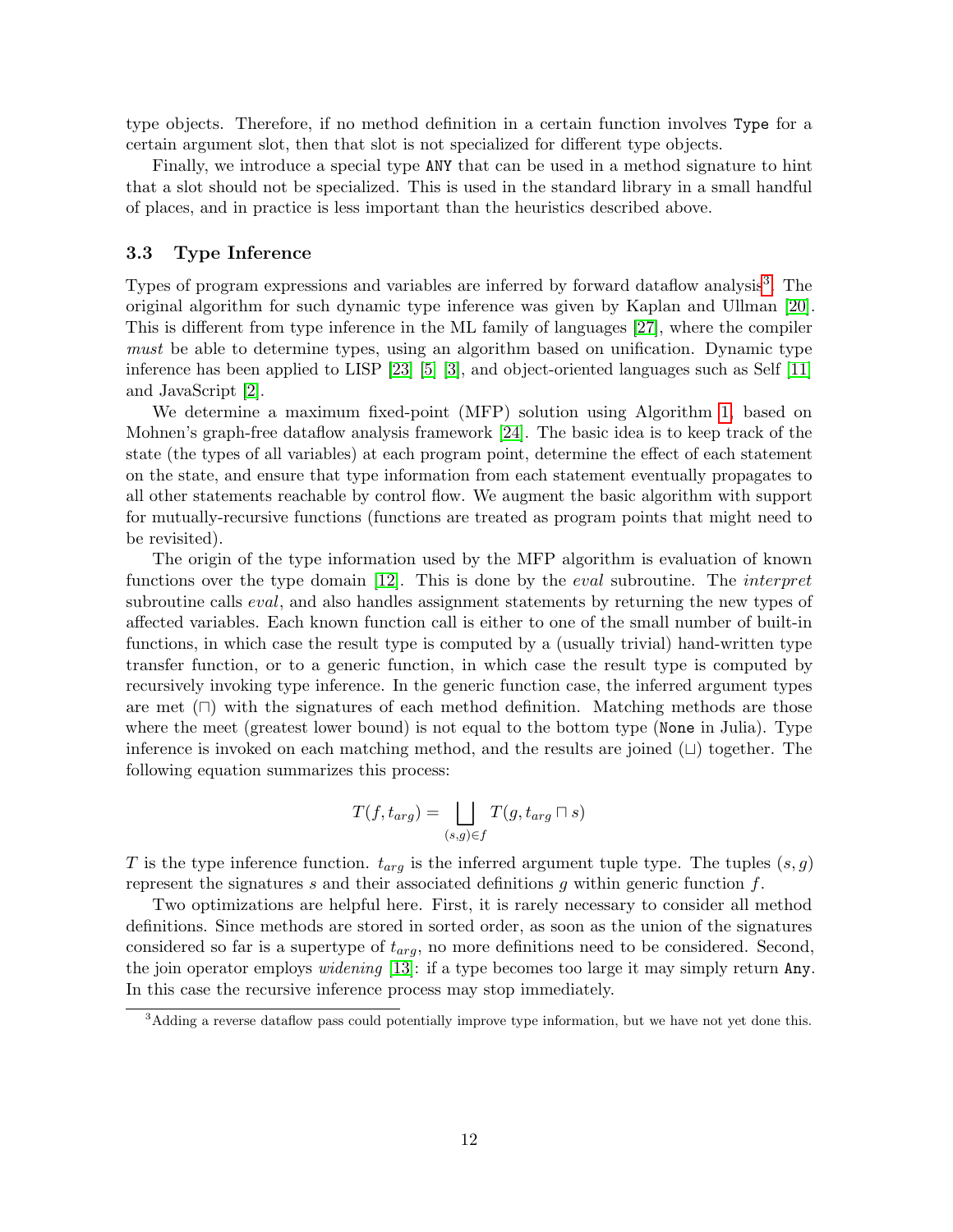<span id="page-12-0"></span>Algorithm 1 Infer function return type

```
Require: function F, argument type tuple A, abstract execution stack SEnsure: result type S.R
   V \leftarrow set of all locally-bound names
   V_a \leftarrow argument names
   n \leftarrow length(F)W \leftarrow \{1\} {set of program counters}
   P_r \leftarrow \emptyset {statements that recur}
   \forall v \in V, \Gamma[1][v] \leftarrow \text{Under}\forall i, \Gamma[1][V_a[i]] \leftarrow A[i] {type environment for statement 1}
   while W \neq \emptyset do
      p \leftarrow \text{choose}(W)repeat
         W \leftarrow W - pnew \leftarrow interpret(F[p], \Gamma[p], S)if S.rec then
            P_r \leftarrow P_r \cup \{p\}S.rec \leftarrow falseend if
         p' \leftarrow p + 1if F[p] = (goto 1) then
            p' \leftarrow lelse if F[p] = (qotoint cond 1) then
            if not new \leq \Gamma[l] then
               W \leftarrow W \cup \{l\}\Gamma[l] \leftarrow \Gamma[l] \sqcup newend if
         else if F[p] =(return e) then
            p' \leftarrow n + 1r \leftarrow eval(e, \Gamma[p], S)if not r \leq S.R then
               S.R \leftarrow S.R \sqcup rW \leftarrow W \cup P_rend if
         end if
         if p' \leq n and not new \leq \Gamma[p'] then
            \Gamma[p'] \leftarrow \Gamma[p'] \sqcup newp \leftarrow p'end if
      until p' = n + 1end while
   S. rec \leftarrow P_r \neq \emptyset
```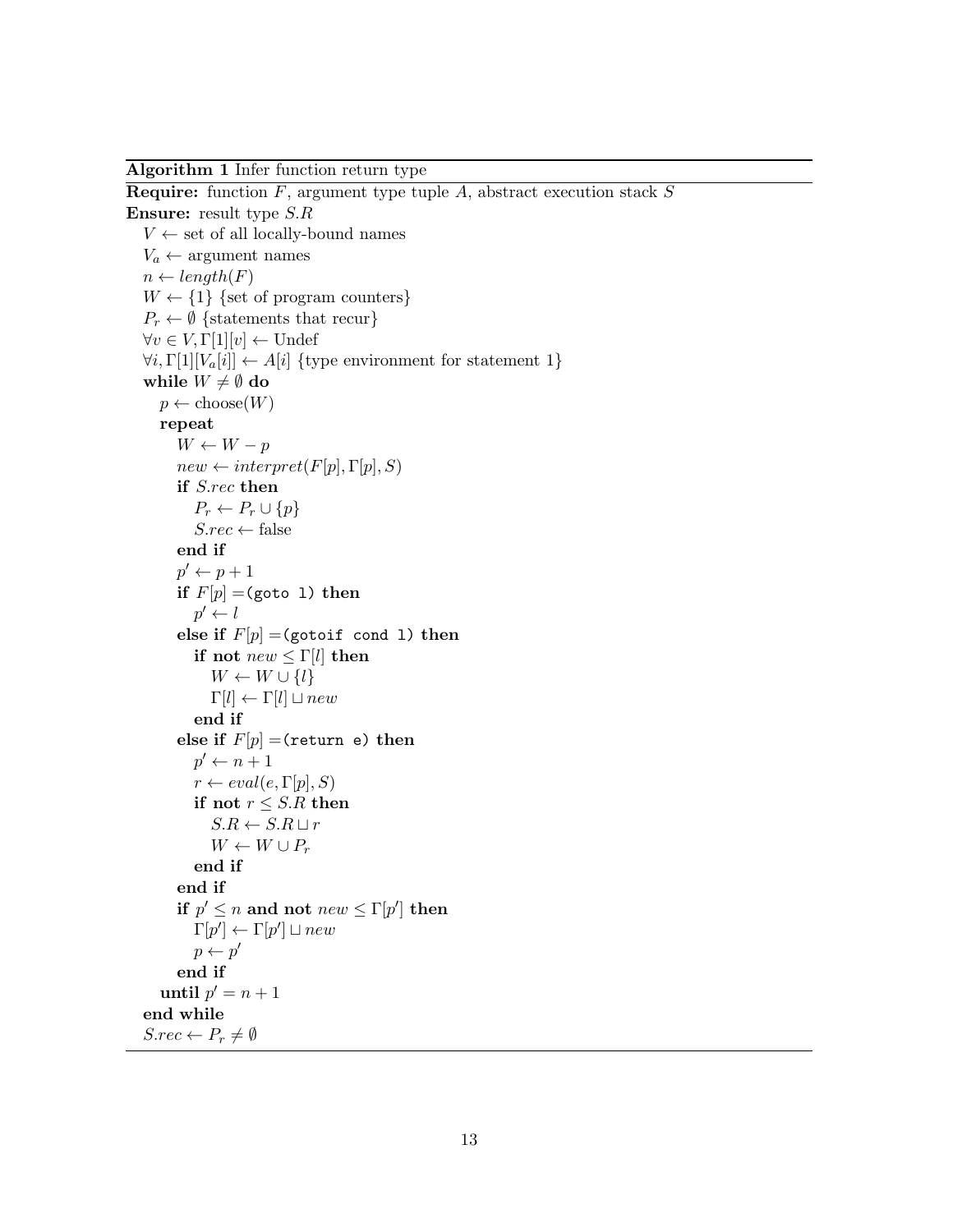#### 3.3.1 Interprocedural Type Inference

Type inference is invoked through "driver" Algorithm [2](#page-13-0) which manages mutual recursion and memoization of inference results. A stack of abstract activation records is maintained and used to detect recursion. Each function has a property *incomplete* $(F, A)$  indicating that it needs to be revisited when new information is discovered about the result types of functions it calls. The incomplete flags collectively represent a set analogous to W in Algorithm [1.](#page-12-0)

The outer loop in Algorithm [2](#page-13-0) looks for an existing activation record for its input function and argument types. If one is found, it marks all records from that point to the top of the stack, identifying all functions involved in the call cycle. These marks are discovered in Algorithm [1](#page-12-0) when *interpret* returns, and all affected functions are considered *incomplete*. Algorithm [2](#page-13-0) continues to re-run inference on incomplete functions, updating the inferred result type, until no recursion occurs or the result type converges.

#### <span id="page-13-0"></span>Algorithm 2 Interprocedural type inference

```
Require: function F, argument type tuple A, abstract execution stack SEnsure: returned result type
  R \leftarrow \perpif recall(F, A) exists then
     R \leftarrow \text{recall}(F, A)if not incomplete(F, A) then
       return R
     end if
  end if
  f \leftarrow Swhile not empty(f) do
     if f.F is F and f.A = A then
       r \leftarrow Swhile not r = tail(f) do
          r. rec \leftarrow truer \leftarrow tail(r)end while
       return f.Rend if
     f \leftarrow tail(f)end while
  S' \leftarrow extend(S, Frame(F, A, R, rec = false)) 1 on F, A, S'recall(F, A) \leftarrow S'.Rincomplete(F, A) \leftarrow (S'.rec \wedge \neg (R = S'.R))return S'.R
```
#### 3.4 Lattice Operators

Our type lattice is complicated by the presence of type parameters, unions, and diagonal type constraints in method signatures. Fortunately, for our purposes only the  $\leq$  (subtype) relation needs to be computed accurately, as it bears final responsibility for whether a method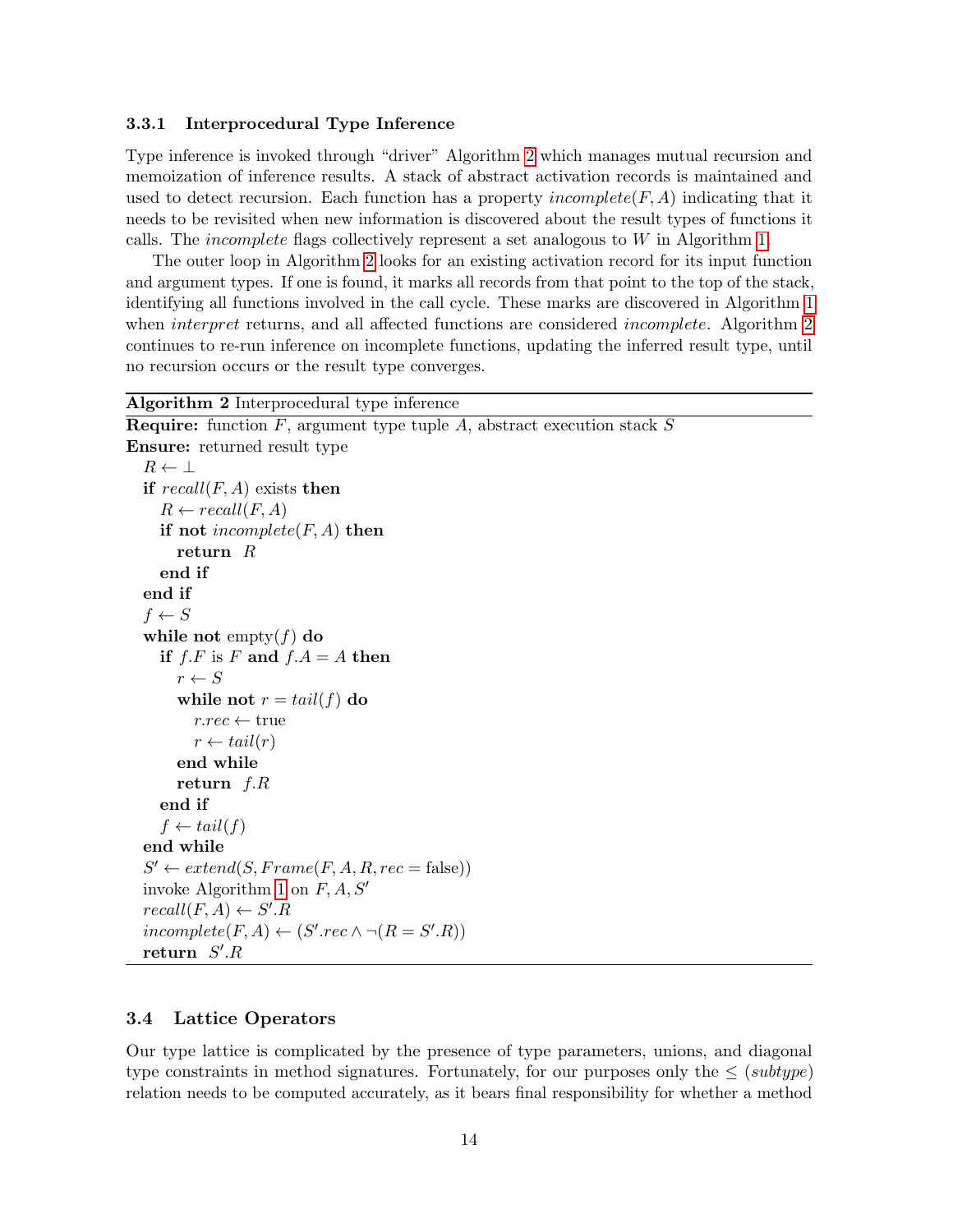is applicable to given arguments. Type union and intersection, used to estimate least upper bounds and greatest lower bounds, respectively, may both be conservatively approximated. If their results are too coarse, the worst that can happen is performing method dispatch or type checks at run time, since the inference process will simply conclude that it does not know precise types.

A complication arises from the fact that our abstract domain is available in a first-class fashion to user programs. When a program contains a type-valued expression, we want to know which type it will evaluate to, but this is not possible in general. Therefore in addition to the usual type imprecision (not knowing the type of a value), we must also model type uncertainty, where a type itself is known imprecisely. A common example is application of the typeof primitive to a value of imprecise type. What is the abstract result of  $typeof(x::Number)$ ? We handle this using bounded type variables, effectively representing a *range* rather than a point within the type lattice. In this example, the transfer function for typeof is allowed to return Type ${T<:\texttt{Number}}$ , where T is a new type variable.

#### 3.4.1 Subtype Predicate

See Algorithm [3.](#page-15-0) Note that extensional type equality can be computed as  $(A \leq B \land B \leq A)$ , and this is used for types in invariant context (i.e. type parameters). The algorithm uses subroutines  $p(A)$  which gives the parameters of type A, and super(A) which gives the declared supertype of A.

#### 3.4.2 Type Union

Since our type system directly supports unions, the union of  $T$  and  $S$  can be computed simply by constructing the type  $Union(T, S)$ . An obvious simplification is performed: if one of T or S is a subtype of the other, it can be removed from the union. Nested union types are flattened, followed by pairwise simplification.

#### 3.4.3 Type Intersection

This is the difficult one: given types T and S, we must try to compute the smallest type R such that  $\forall s, s \in T \land s \in S \Rightarrow s \in R$ . The conservative solution is to give up on finding the smallest such type, and return *some* type with this property. Simply returning  $T$  or  $S$  suffices for correctness, but in practice this algorithm makes the type inference process nearly useless. A slightly better algorithm is to check whether one argument is a subtype of the other, and return the smaller type. It is also possible to determine quickly, in many cases, that two types are disjoint, and return ⊥. With these two enhancements we start to obtain some useful type information. However, we need to do better to take full advantage of the framework set up so far.

Our algorithm has two phases. First, the structures of the two input types are analyzed in a manner similar to *subtype*, except a constraint environment is built, with entries  $T \leq S$ for type variables T in covariant contexts (tuples) and entries  $T = S$  for type variables T in invariant contexts (type parameters). In the second phase the constraints are solved with an algorithm similar to that used by traditional polymorphic type systems [\[27\]](#page-26-4).

The code for handling tuples and union types is similar to that in Algorithm [3,](#page-15-0) so we focus instead on intersecting types in the nominal hierarchy (Algorithm [4\)](#page-16-0). The base case occurs when the input types are from the same family, i.e. have the same typename. All we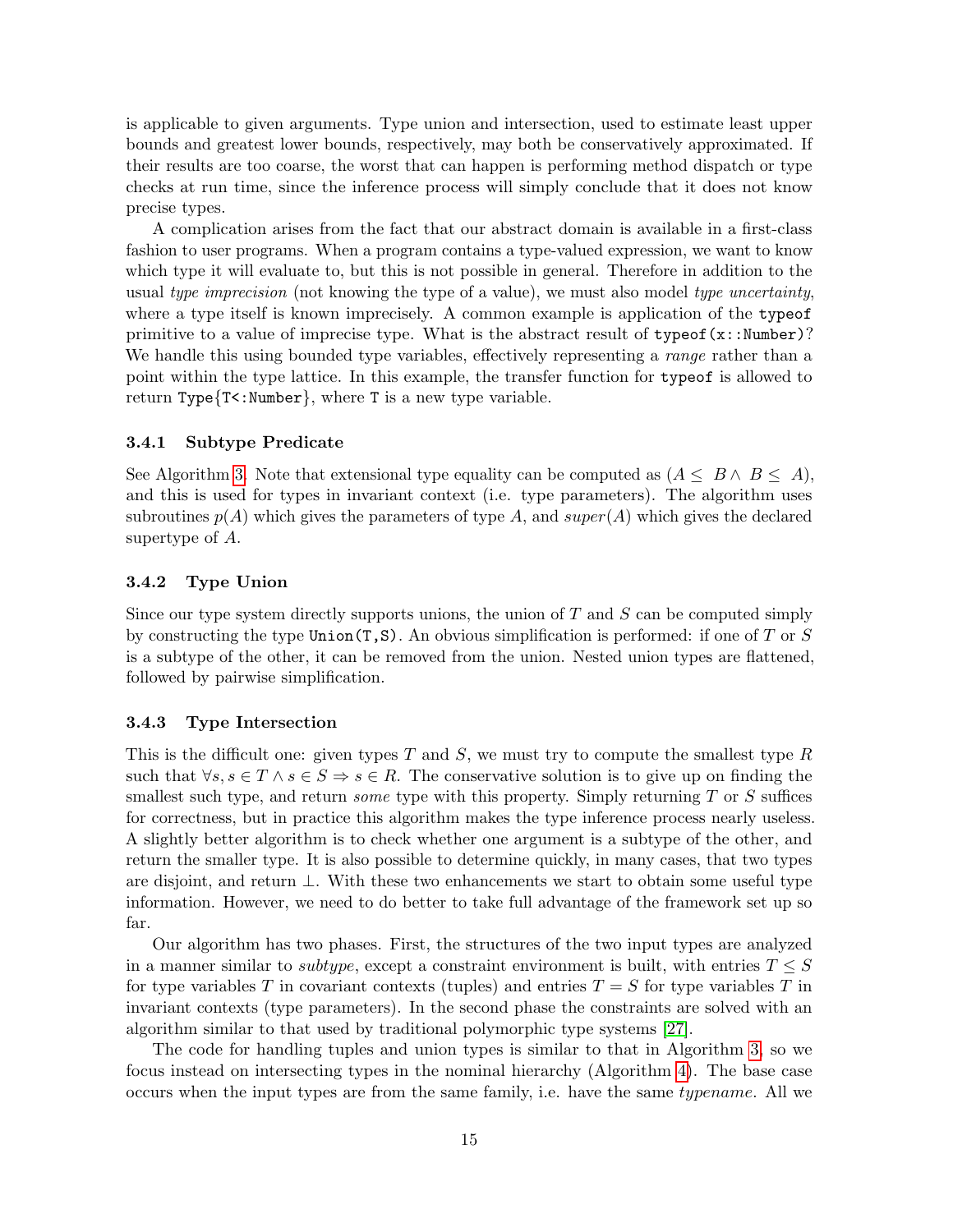<span id="page-15-0"></span>Algorithm 3 Subtype

```
Require: types A and B
Ensure: A \leq Bif A is a tuple type then
    if B is not a tuple type then
      return false
    end if
    for i = 1 to length(A) do
      if A[i] is T... then
         if last(B) exists and is not S... then
           return false
         end if
         return subtype(T, B[j]), i \leq j \leq length(B)else if i > length(B) or not subtype(A[i], B[i]) then
         return false
      else if B[i] is T... then
         return subtype(A[j], T)), i < j \le length(A)end if
    end for
  else if A is a union type then
    return \forall t \in A, subtype(t, B)else if B is a union type then
    return ∃t ∈ B, subtype(A, t)end if
  while A \neq \text{Any }do
    if typename(A) = typename(B) then
      return subtype(p(A), p(B)) \wedge subtype(p(B), p(A))end if
    A \leftarrow super(A)end while
  if A is of the form Type{T} then
    return subtype(typeof(p(A)[1]), B)else if B is of the form Type\{T\} then
    B \leftarrow p(B)[1]return subtype(A, B) \wedge subtype(B, A)end if
  return B = \text{Any}
```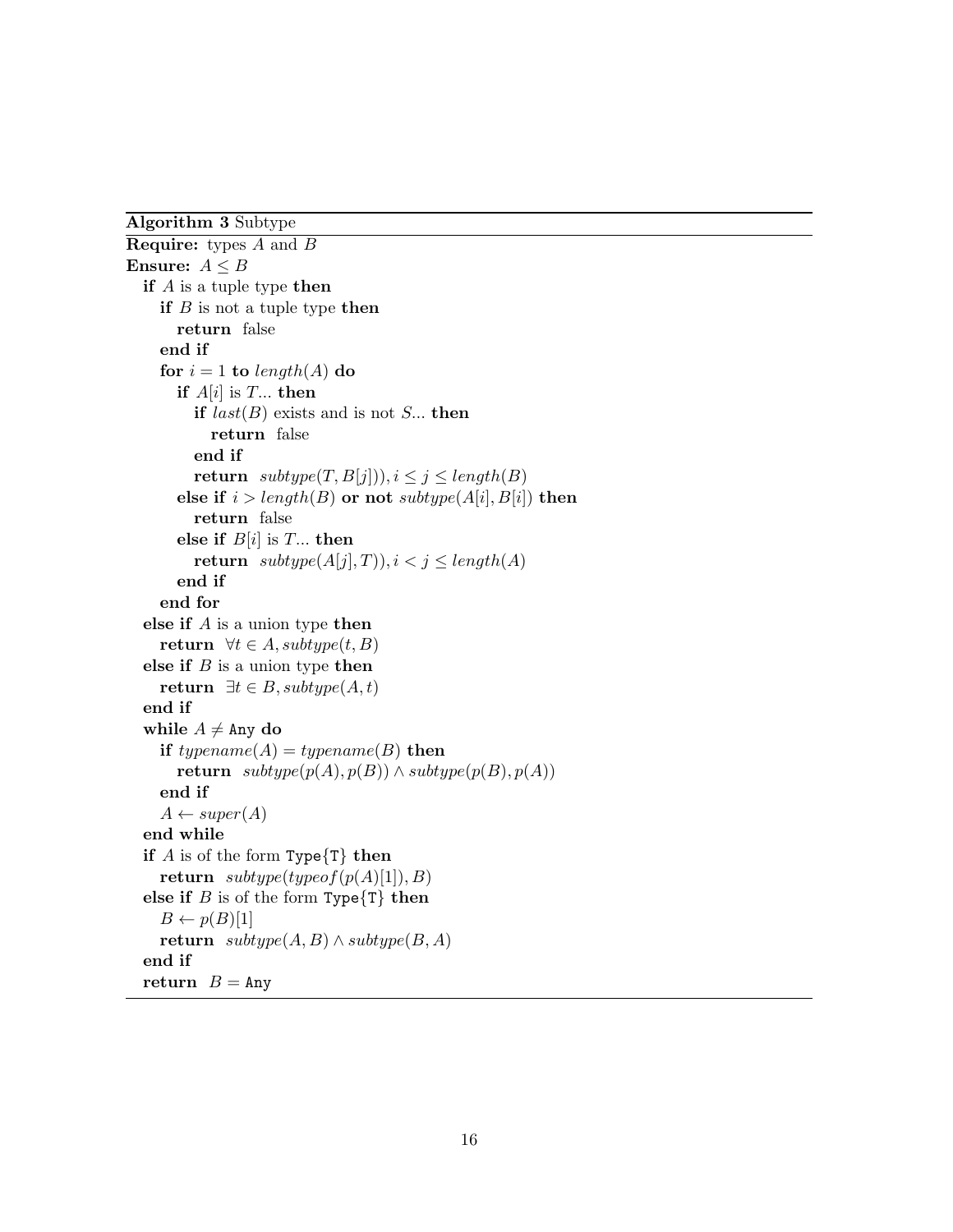need to do is visit each parameter to collect any needed constraints, and otherwise check that the parameters are equal. When a parameter is a type variable, it is effectively covariant, and must be intersected with the corresponding parameter of the other type to form the final result.

<span id="page-16-0"></span>

| Algorithm 4 Intersection of nominal types |  |  |  |
|-------------------------------------------|--|--|--|
|-------------------------------------------|--|--|--|

```
Require: types A and B, current constraint environment
Ensure: return T such that A \sqcap B \leq T, updated environment
  if typename(A) = typename(B) then
    pa \leftarrow copy(p(A))for i = 1 to length(p(A)) do
       if p(A)[i] is a typevar then
          add (p(A)[i] = p(B)[i]) to constraints
       else if p(B)[i] is a typevar then
          add (p(B)[i] = p(A)[i]) to constraints
       end if
       pa[i] \leftarrow intersect(p(A)[i], p(B)[i])end for
    return typename(A)\{pa...\}else
     sup \leftarrow intersect(super(A), B)if sup = \perp then
       sup \leftarrow intersect(A, super(B))if sup = \perp then
          return ⊥
       else
          sub \leftarrow Bend if
    else
       sub \leftarrow Aend if
     E \leftarrow \text{conform}(\text{sup}, \text{super\_decl}(\text{sub}))if E contains parameters not in formals(sub) then
       return ⊥
    end if
    return intersect(sub, typename(sub){E...})end if
```
When the argument types are not from the same family, we recur up the type hierarchy to see if any supertype of one of the arguments matches the other. If so, the recursion gives us the intersected supertype sup, and we face the problem of mapping it to the family of the original argument type. To do this, we first call subroutine conform, which takes two types with the same structure and returns an environment  $E$  mapping any type variables in one to their corresponding components in the other.  $super\_decl(t)$  returns the type template used by t to instantiate its supertype. If all goes well, this tells us what parameters sub would have to be instantiated with to have supertype sup. If, however, E contains type variables not controlled by *sub*, then there is no way a type like *sub* could have the required supertype,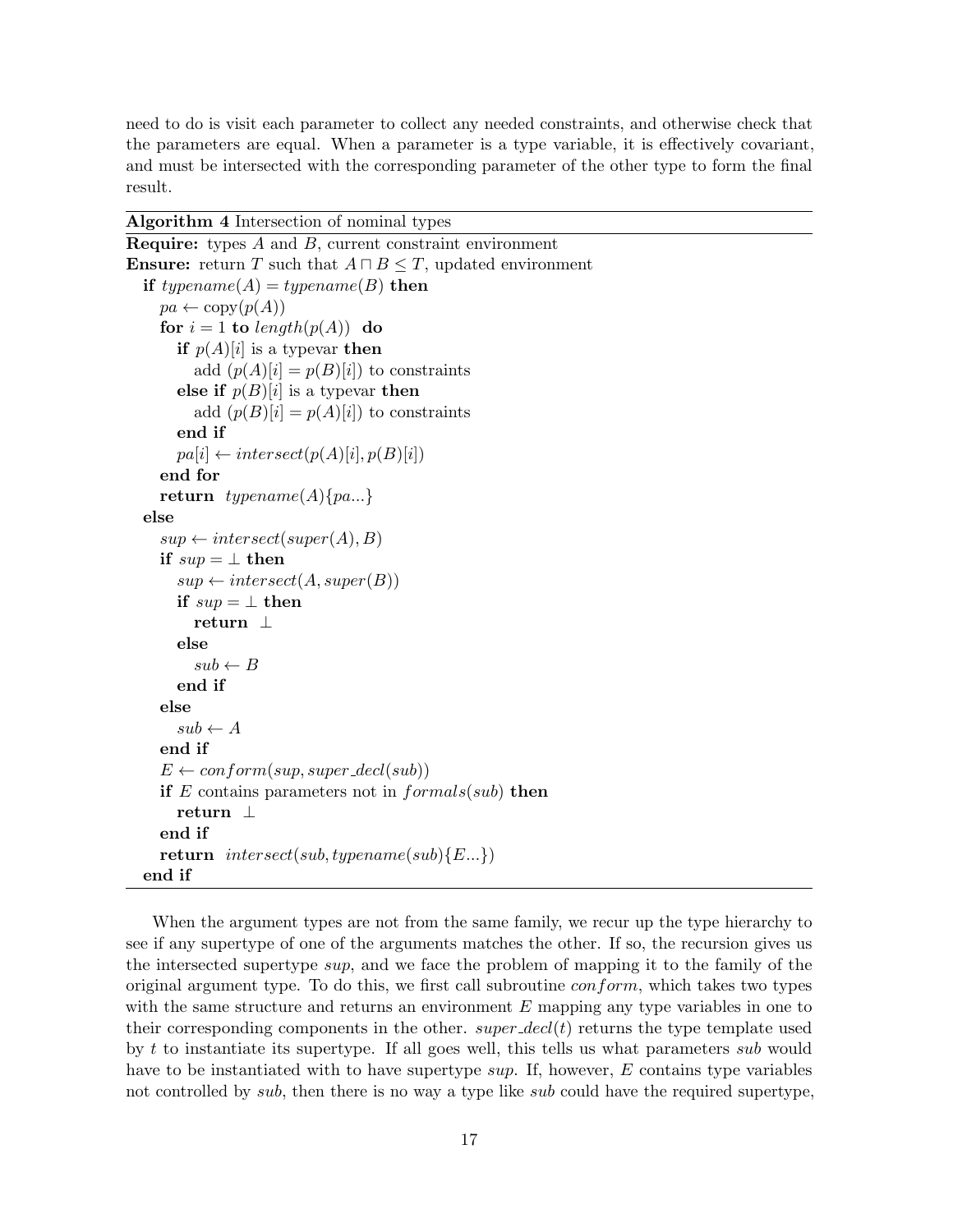and the overall answer is  $\bot$ . Finally, we apply the base case to intersect sub with the type obtained by instantiating its family with parameter values in E.

We use a simple algorithm to solve the type parameter constraints. Constraints  $T \leq S$ where S is a concrete type are converted to  $T = S$  to help sharpen the result type. If there are any conflicting constraints  $(T = S \text{ and } T = U \text{ where } S \neq U$ , the type intersection is empty. If each type variable has exactly one constraint  $T = U$ , we can substitute  $find(X, U)$ for each occurrence of  $T$  in the computed type intersection, and we have a final answer. *find* works in the *union-find* sense, following chains of equalities until we hit a non-variable or an unconstrained variable. Unconstrained type variables may be left in place.

The remaining case is type variables with multiple constraints. Finding a satisfying assignment requires intersecting all the upper bounds for a variable. It is here that we choose to throw in the towel and switch to a coarser notion of intersection, denoted by  $\Box^*$ . Intersection is effectively the inner loop of type inference, so in the interest of getting a reasonable answer quickly we might pick  $X \sqcap^* Y = X$ . A few simple heuristics might as well be added; for example cases like two non-parameterized types where one is an immediate subtype of the other can be supported easily.

In our implementation, type intersection handles most of the complexity surrounding type variables and parametric methods. It is used to test applicability of parametric methods; since all run-time argument lists are of concrete type, intersecting their types with method signatures behaves like subtype, except static parameters are also properly matched. If intersection returns ⊥ or does not find values for all static parameters for a method, the method is not applicable. Therefore in practice we do not really have the freedom to implement ⊓ and  $\Box^*$  any way that obeys our correctness property. They must be at least as accurate as subtype in the case where one argument is concrete.

#### 3.4.4 Widening Operators

Lattices used in practical program analyses often fail to obey the finite chain condition necessary for the MFP algorithm to converge (i.e. they are not of finite height) and ours is no exception.

Widening is applied in two places: by the join operator, and on every recursive invocation of type inference. When a union type becomes too large (as determined by a cutoff), it is replaced with Any. Tuple types lend themselves to two infinite chains: one in depth  $((\text{Any},), ((\text{Any},),),$  $((\text{(\texttt{Any},),),), \texttt{etc.})$  and one in length  $((\texttt{Any},\ldots), (\texttt{Any},\texttt{Any},\ldots), (\texttt{Any},\texttt{Any},\texttt{Any},\ldots))$ etc.). These chains are capped at arbitrary cutoffs each time the inference process needs to construct a tuple type.

#### 3.5 Code Generation and Optimization

After type inference is complete, we annotate each expression with its inferred type. We then run two key optimization passes. If the inferred argument types in a method call indicate that a single method matches, we are free to inline that method. For methods that return multiple values, inlining often yields expressions that construct tuples and immediately take them apart. The next optimization pass identifies these cases and removes the tuple allocations.

The next set of optimizations is applied during code generation. Our code generator targets the LLVM compiler framework [\[21\]](#page-25-2). First, we examine uses of variables and assign local variables specific scalar types where possible (LLVM uses a typed code representation).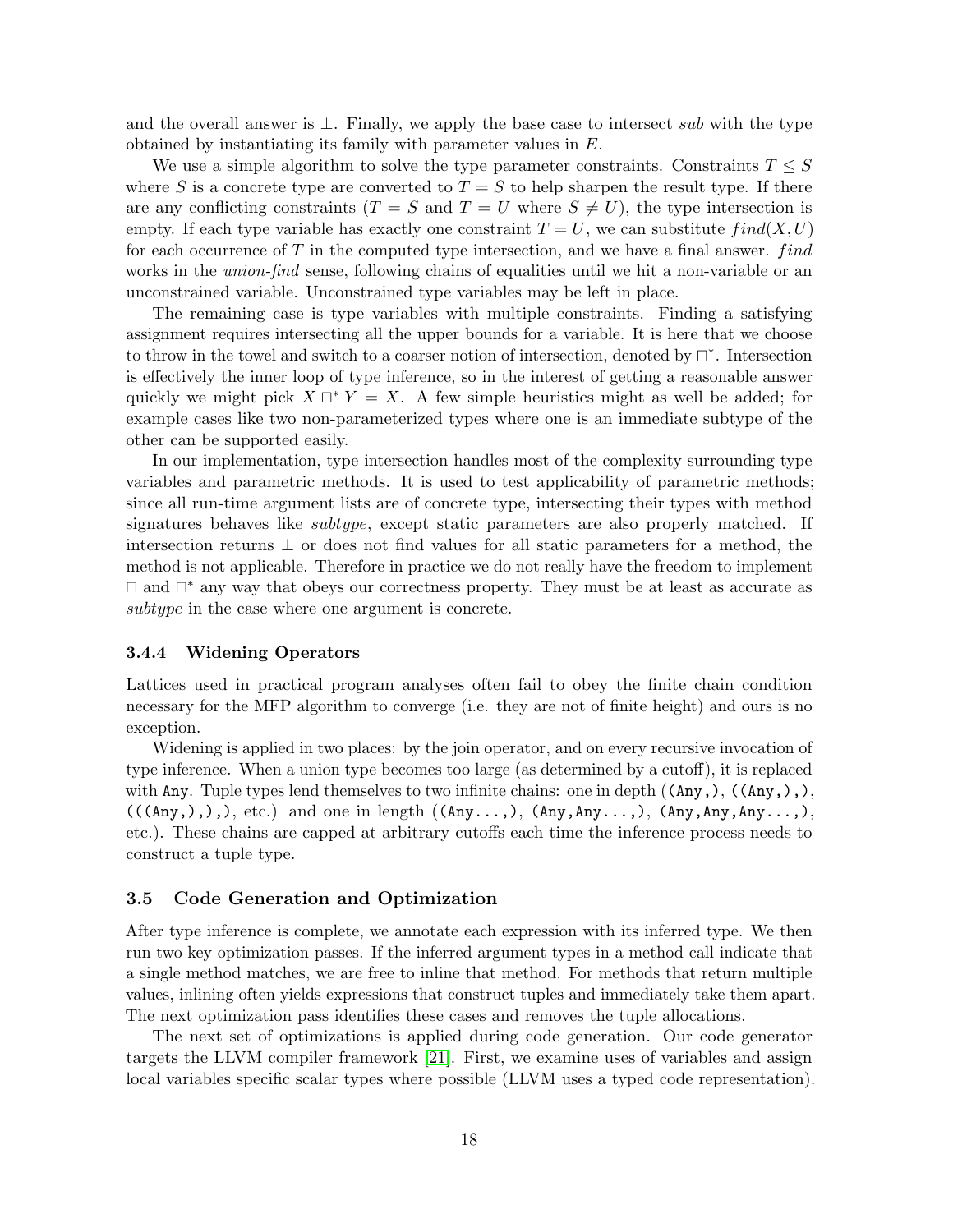The box operations used to tag bit strings with types are done lazily; they add a compile-time tag that causes generation of the appropriate allocation code only when the value in question hits a context that requires it (for example, assignment to an untyped data structure, or being passed to an unknown function).

The code generator recognizes calls to key built-in and intrinsic functions, and replaces them with efficient in-line code where possible. For example, the is function on mutable arguments yields a pointer comparison, and typeof might yield a constant pointer value if the type of its argument is known. Calls known to match single methods generate code to call the correct method directly, skipping the dispatch process.

Finally, we run several of LLVM's optimization passes. This provides standard scalar optimizations, such as strength reduction, dead code elimination, jump threading, and constant folding.

# 4 Example Use Cases

#### 4.1 Numeric Type Promotion

Numeric types and arithmetic are fundamental to all programming, but deserve extra attention in the case of scientific computing. In traditional compiled languages such as C, the arithmetic operators are the most polymorphic "functions", and hence cannot be written in the language itself. Arithmetic must be defined in the compiler, including contentious decisions such as how to handle operations with mixed argument types.

In Julia, multiple dispatch is used to define arithmetic and type promotion behaviors at the library level rather than in the compiler. As a result, the system smoothly incorporates new operators and numeric types with minimal work.

Four key utility functions comprise the type promotion system. For simplicity, we consider only two-argument forms of promotion although multi-argument promotion is also defined and used.

- 1. convert(T, value) converts its second argument to type T
- 2. promote rule(T1,T2) defines which of two types is greater in the promotion partial order
- 3. promote\_type(T1,T2) uses promote\_rule to determine which type should be used for values of types T1 and T2
- 4. promote(v1, v2) converts its arguments to an appropriate type and returns the results

promote is implemented as follows:

```
function promote{T, S}(x::T, y::S)(convert(promote_type(T,S),x),
     convert(promote_type(T,S),y))
end
```
promote\_type simply tries promote\_rule with its arguments in both orders, to avoid the need for repeated definitions: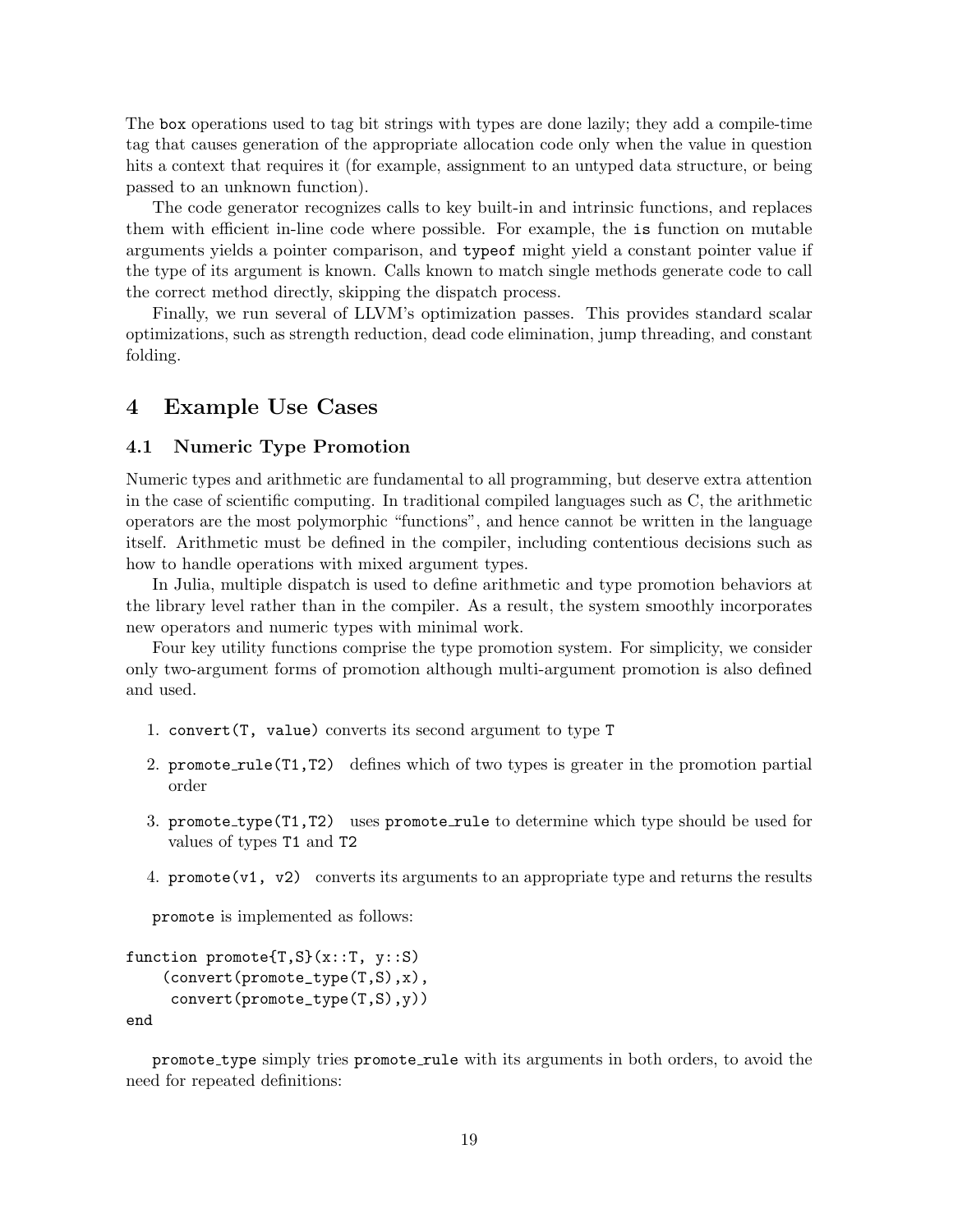```
function promote_type{T,S}(::Type{T}, ::Type{S})
    if applicable(promote_rule, T, S)
        return promote_rule(T,S)
    elseif applicable(promote_rule, S, T)
        return promote_rule(S,T)
    else
        error("no promotion exists")
    end
```
end

convert and promote rule are implemented for each type. Two such definitions for the Complex128 type are:

```
promote_rule(::Type{Complex128},
             ::Type{Float64}) = Complex128convert::Type{Complex128}, x::Real) =complex128(x, 0)
```
With these definitions in place, a function may gain generic promotion behavior by adding the following kind of definition:

```
+(x::Number, y::Number) = +(promote(x,y)...)
```
This means that, given two numeric arguments where no more specific definition matches, promote the arguments and retry the operation (the ... "splices" the two values returned by promote into the argument list). The standard library contains such definitions for all basic arithmetic operators. For this recursion to terminate, we require only that each Number type implement + for two arguments of that type, e.g.

```
+(x::Int64, y::Int64) = ...+(x::\text{float64}, y::\text{float64}) = ...+(x::Complex128, y::Complex128) = ...
```
Therefore, each new type requires only one definition of each operator, and a handful of convert and promote rule definitions. If n is the number of types and  $m$  is the number of operators, a new type requires  $O(n+m)$  rather than  $O(n \cdot m)$  definitions.

The reader will notice that uses of this mechanism involve multiple method calls, as well as potentially expensive features such as tuple allocation and argument splicing. Without a sufficient optimizing compiler, this implementation would be completely impractical. Fortunately, through type analysis, inlining, elision of unnecessary tuples, and lowering of the apply operation implied by ..., Julia's compiler is able to eliminate all of the overhead in most cases, ultimately yielding a sequence of machine instructions comparable to that emitted by a traditional compiler.

The most troublesome function is promote type. For good performance, we must elide calls to it, but doing so may be incorrect since the function might throw an error. By fortunate coincidence though, the logic in promote type exactly mirrors the analysis done by type inference: it only throws an error if no matching methods exist for its calls to promote rule, in which case type inference concludes that the function throws an error regardless of which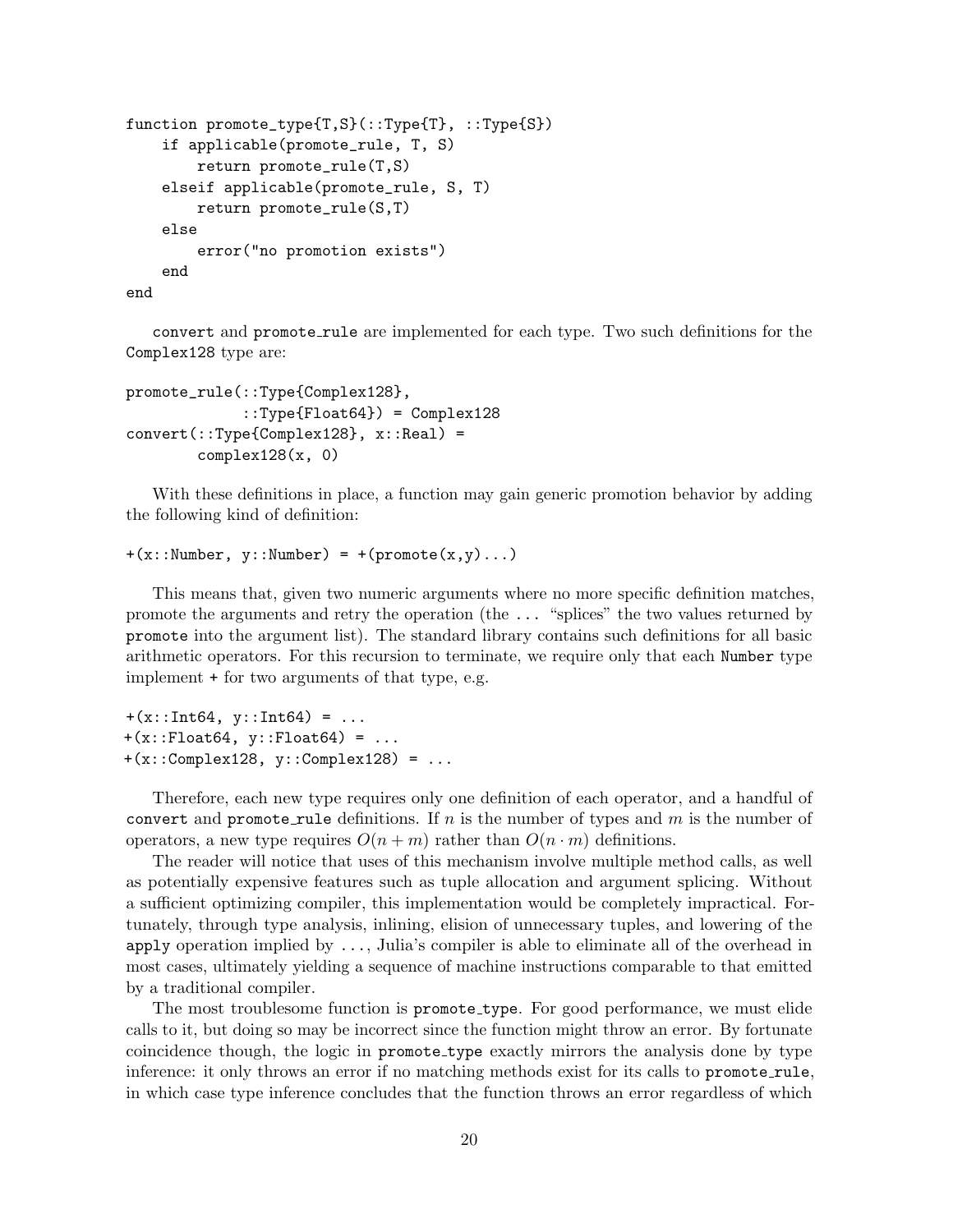

<span id="page-20-0"></span>Figure 1: Microbenchmark results (times relative to  $C++$ , log-scale). These measurements were carried out on a MacBook Pro with a 2.53GHz Intel Core 2 Duo CPU and 8GB of 1066MHz DDR3 RAM. The following versions were used: Python 2.7.1, MATLAB<sup>®</sup> R2011a, Octave 3.4, R 2.14.2, V8 3.6.6.11. The C++ baseline was compiled by GCC 4.2.1, taking best timing from all optimization levels. Native implementations of array operations, matrix multiplication, sorting, are used where available.

branch is taken. applicable is a built-in function known to be free of effects. Therefore, whenever a sharp result type for **promote\_type** can be inferred, it is also valid to remove the unused arms of the conditional.

### 4.2 Code Generation and Staged Functions

The presence of types and an inference pass creates a new, intermediate translation stage which may be customized (macros essentially customize syntax processing, and object systems customize run time behavior). This is the stage at which types are known, and it exists in Julia via the compiler's method specialization machinery. Specialization may occur at run time during dispatch, or at compile time when inference is able to determine argument types accurately. Running custom code at this stage has two tremendous effects: first, optimized code can be generated for special cases, and second, the type inference system can effectively be extended to be able to make new type deductions relevant to the user's application.

For example, we might want to write functions that apply to two arrays of different dimensionality, where the result has the higher of the two argument dimensionalities. One such function is a "broadcasting" binary elementwise operator, that performs computations such as adding a column vector to every column of a matrix, or adding a plane to every slice of a 3-dimensional dataset. We can determine the shape of the result array with the following function:

function promote\_shape(s1::Tuple, s2::Tuple)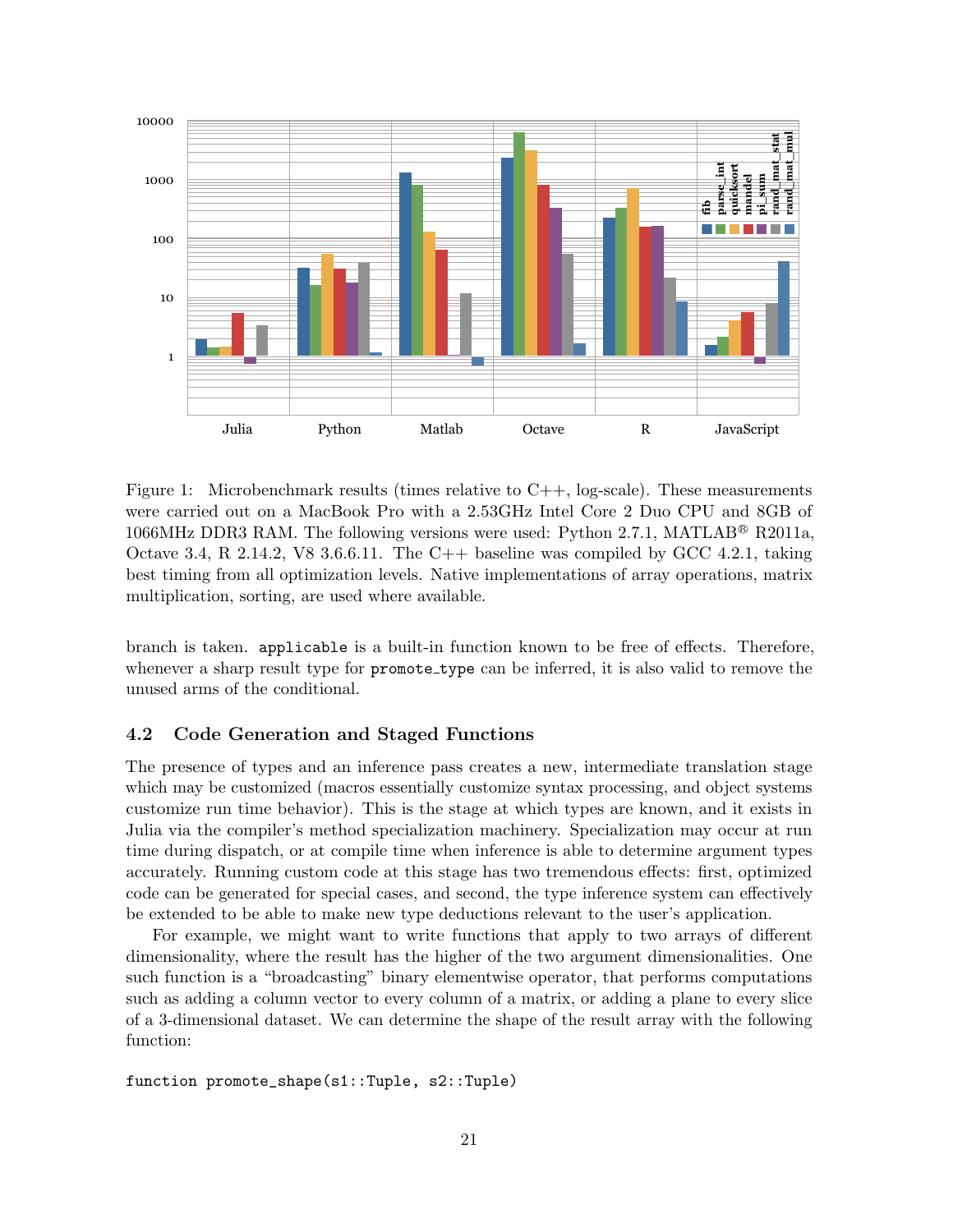```
if length(s1) > length(s2)
        return s1
    else
        return s2
    end
end
```
The type system can easily express the types of array shapes, for example (Int,Int) and (Int,Int,Int). However, inferring a sharp result type for this simple function is still challenging. The inference algorithm would have to possess a theory of the length and > functions, which is not easily done given that all Julia functions may be redefined and overloaded with arbitrary methods.

Instead, this function can be written as a *staged function* (or more accurately in our case, a staged method). This is a function that runs at an earlier translation "stage", i.e. compile time, and instead of returning a result value returns code that will compute the result value when executed [\[19\]](#page-25-11). Here is the staged version of  $\texttt{promote\_shape}^4$  $\texttt{promote\_shape}^4$ :

```
@staged function promote_shape(s1::Tuple, s2::Tuple)
    if length(s1) > length(s2)
        quote return s1 end
    else
        quote return s2 end
    end
end
```
The signature of this definition behaves exactly like any other method signature: the type annotations denote run-time types for which the definition is applicable. However, the body of the method will be invoked on the types of the arguments rather than actual arguments, and the result of the body will be used to generate a new, more specialized definition. For example, given arguments of types (Int,Int) and (Int,Int,Int) the generated definition would be:

```
function promote_shape(s1::(Int,Int),
                        s2::(Int,Int,Int))
    return s2
```
end

Observe that the type of this function is trivial to infer.

The staged function body runs as normal user code, so whatever definition of > is visible will be used, and the compiler does not have to know how it behaves. Critically, the staged version of the function looks similar to the normal version, requiring only the insertion of quote to mark expressions deferred to the next stage.

In the case where a program is already statically-typeable, staged functions preserve that property. The types of the arguments to the staged function will be known at compile time, so the custom code generator can be invoked at compile time. Then the compiler may inline the result or emit a direct call to the generated code, as usual.

<span id="page-21-0"></span><sup>4</sup>The @ denotes a macro invocation. At present, staged methods are implemented by a macro, but full integration into the language is planned.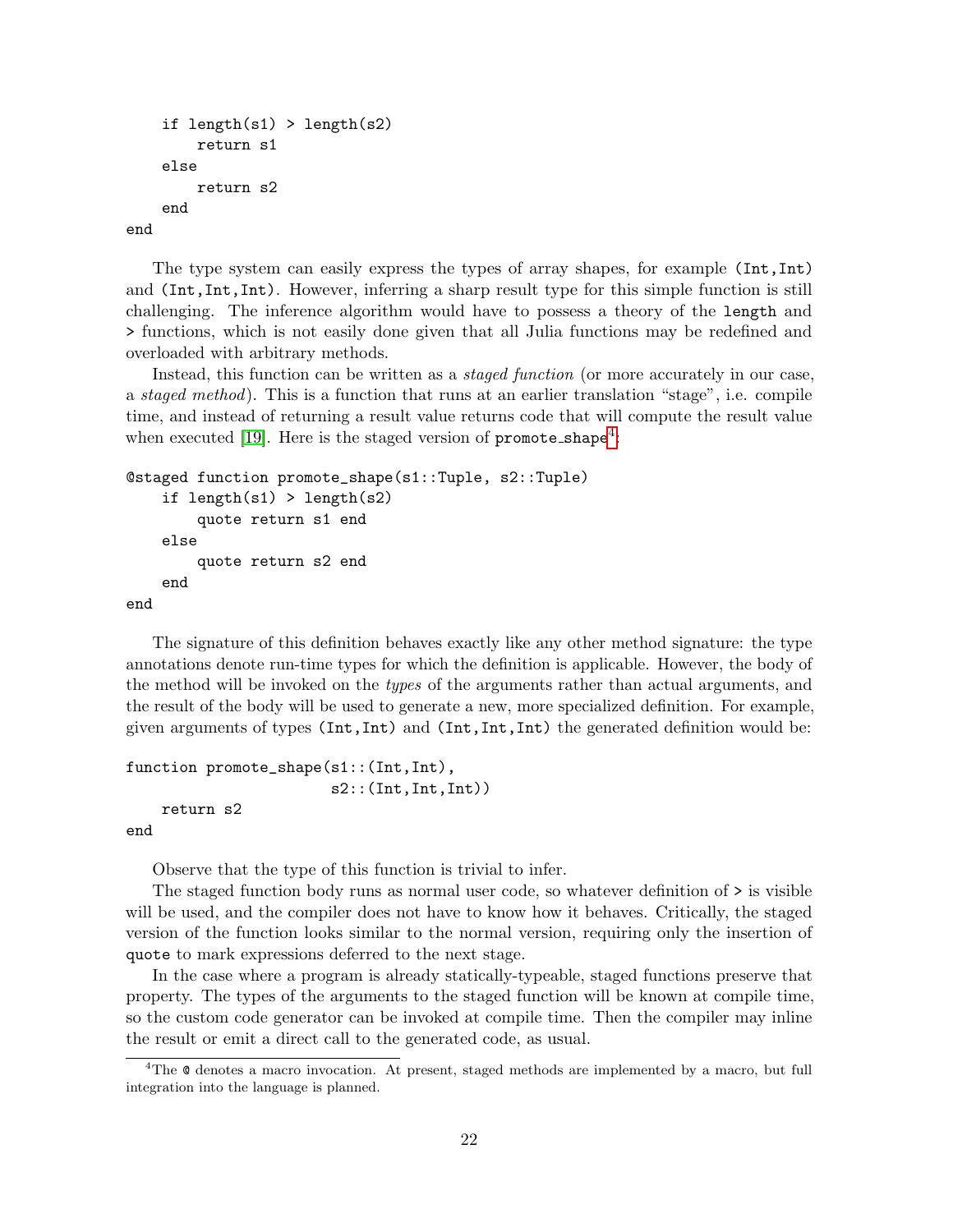| test          | Julia    | Python | <b>MATLAB®</b> | Octave  | R      | JavaScript |
|---------------|----------|--------|----------------|---------|--------|------------|
| fib           | 1.97     | 31.47  | 1336.37        | 2383.80 | 225.23 | 1.55       |
| parse_int     | 1.44     | 16.50  | 815.19         | 6454.50 | 337.52 | 2.17       |
| quicksort     | 1.49     | 55.84  | 132.71         | 3127.50 | 713.77 | 4.11       |
| mandel        | 5.55     | 31.15  | 65.44          | 824.68  | 156.68 | 5.67       |
| pi_sum        | 0.74     | 18.03  | 1.08           | 328.33  | 164.69 | 0.75       |
| rand_mat_stat | 3.37     | 39.34  | 11.64          | 54.54   | 22.07  | 8.12       |
| rand_mat_mul  | $1.00\,$ | 1.18   | 0.70           | 1.65    | 8.64   | 41.79      |

<span id="page-22-0"></span>Table 1: Microbenchmark results (times relative to  $C++$ ).

Or, if the user does not require static compilation, the custom code generator can be invoked at run time. Its results are cached for each new combination of argument types, so compilation pauses are infrequent.

As a result, functions with complex type behavior can be implemented in libraries without losing performance. Of course, ordinary Julia functions may also have complex type behavior, and it is up to the library designer to decide which functions should be staged.

# 5 Evaluation

To evaluate Julia's performance, we have compared its speed to that of six other languages:  $C_{++}$ , Python, MATLAB<sup>®</sup>, Octave, R, and JavaScript. Figure [1](#page-20-0) shows timings for five scalar microbenchmarks, and two simple array benchmarks; the same data are presented in tabular format in Table [1.](#page-22-0) All numbers are ratios relative to the time taken by  $C_{++}$ . The first five tests do not reflect typical application performance in each environment; their only purpose is to compare the code generation and execution for basic language constructs, such as manipulating scalar quantities and referencing individual array elements.

 $MATLAB^@$  has a JIT compiler that works quite well in some cases, but is inconsistent, and performs especially poorly on user-level function calls. The V8 JavaScript JIT compiler's performance is impressive. Anomalously, both Julia and JavaScript seem to beat C++ on pi sum, but we have not yet discovered why this might be.

The rand mat stat code manipulates many 5-by-5 matrices. Here the performance gaps close, but the arrays are not large enough for library time to dominate, so Julia's ability to specialize call sites wins the day (despite the fact that most of the array library functions involved are written in Julia itself).

The rand mat mul code demonstrates a case where time spent in BLAS [\[22\]](#page-25-12) dominates. MATLAB <sup>R</sup> gets its edge from using a multi-threaded BLAS (threading is available in the BLAS Julia uses, but it was disabled when these numbers were taken). R may not be using a well-tuned BLAS in this install; more efficient configurations are probably possible. JavaScript as typically deployed is not able to call the native BLAS code, but the V8 compiler's work is respectable here.

Julia is not yet able to cache generated native code, and so incurs a startup time of about two seconds to compile basic library functions. For some applications this latency is a barrier to deployment, and we plan to address it in the future.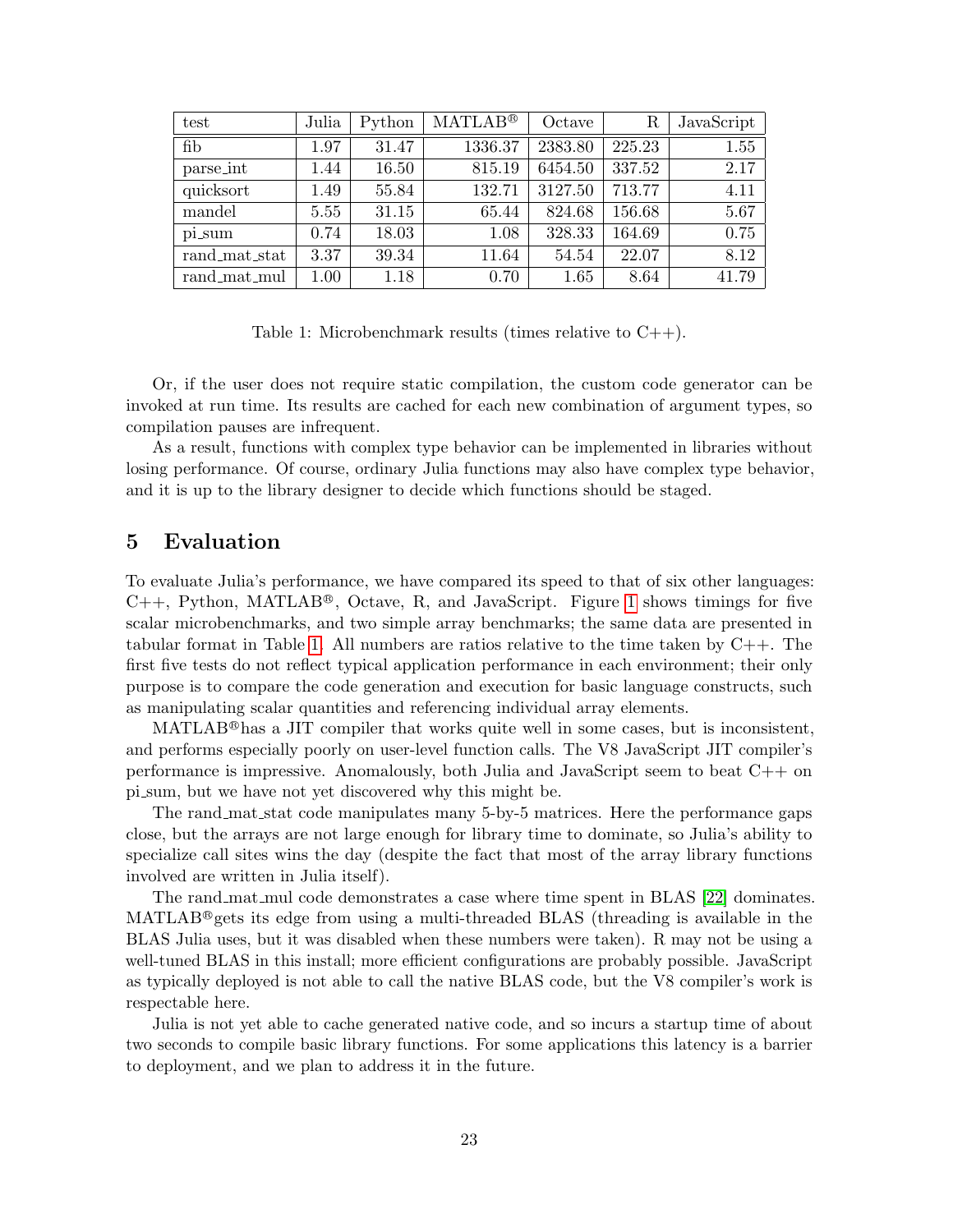#### 5.1 Effectiveness of Specialization Heuristics

Given our implementation strategy, excessive compilation and corresponding memory use are potential performance concerns. We measured the number of method compilations performed both with and without our specialization heuristics, and the heuristics were able to elide about 12% of compilations. This is not a large fraction, but it is satisfying given that the heuristics can be computed easily, and only by manipulating types. On average, each method is compiled about 2.5 times.

Memory usage is not unreasonable for modern machines: on a 64-bit platform Julia uses about 50MB of memory on startup, and after loading several libraries and working for a while memory use tends to level off around 150-200MB. Pointer-heavy data structures consume a lot of space on 64-bit platforms. To mitigate this problem, we store ASTs and type information in a compact serialized format, and deserialize structures when the compiler needs them.

### 5.2 Effectiveness of Type Inference

It is interesting to count compiled expressions for which a concrete type can be inferred. In some sense, this tells us "how close" Julia is to being statically typed, though in our case this is a property of both the language implementation and the standard library. In a run of our test suite, code was generated for 135375 expressions. Of those, 84127 (62%) had a type more specific than Any. Of those, 80874 (96%) had a concrete static type.

This suggests that use of dynamic typing is fairly popular, even though we try to avoid it to some extent in the standard library. Still, more than half of our code is well-typed. The numbers also suggest that, despite careful use of a rich lattice, typing tends to be an all-or-nothing affair. But, it is difficult to estimate the effect of the 4% abstractly-typed expressions on the other 96%, not to mention the potential utility of abstract inferred types in code that was not actually compiled.

These numbers are somewhat inaccurate, as they include dead code, and it may be the case that better-typed methods tend to be recompiled with different frequency than others, biasing the numbers.

#### 5.3 Productivity

Our implementation of Julia consists of  $11000$  lines of C,  $4000$  lines of C++, and 3500 lines of Scheme (here we are not counting code in external libraries such as BLAS and LAPACK). Thus we have significantly less low-level code to maintain than most scripting languages. Our standard library is roughly 25000 lines of Julia code. The standard library provides around 300 numerical functions of the sort found in all technical computing environments. We suspect that our library is one of the most compact implementations of this body of functionality.

At this time, every contributor except the core developers is a "new user" of Julia, having known of the language for no more than six months. Despite this, our function library has received several significant community contributions, and numerous smaller ones. We take this as encouraging evidence that Julia is productive and easy to learn.

# 6 Community

Julia is an open source project, with all code hosted on github [\[14\]](#page-25-13). It has attracted 550 mailing list subscribers, 1500 github followers, 190 forks, and more than 50 total contributors.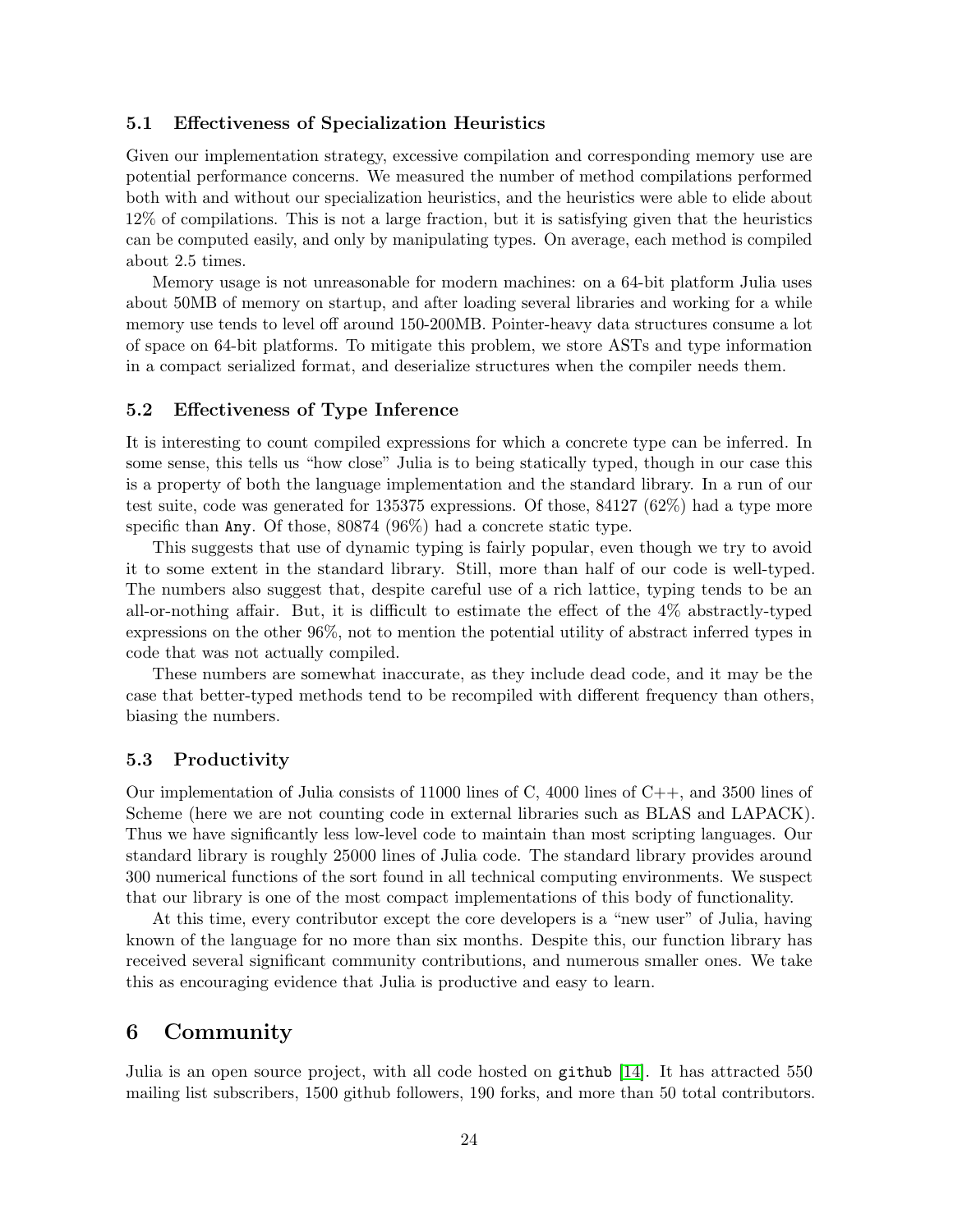Text editor support has been implemented for emacs, vim, and textmate. Github recognizes Julia as the language of source files ending in .jl, and can syntax highlight Julia code listings.

Several community projects are underway: two plotting packages, interfaces to arbitraryprecision arithmetic library GMP, bit arrays, linear programming, image processing, polynomials, GPU code generation, a statistics library, and a web-based interactive environment. A package management framework will soon be in place.

We hope Julia is part of a new generation of dynamic languages that not only run faster. but foster more cooperation between the programmer and compiler, pushing the standard of productivity ever higher.

# 7 Acknowledgements

We wish to thank our funding agencies for their support via Department of Energy grant [de-sc0002099](http://arxiv.org/abs/de-sc/0002099) and National Science Foundation grant CCF-0832997. We also gratefully acknowledge gifts from VMWare and Citigroup.

# References

- <span id="page-24-5"></span>[1] E. Allen, J. Hilburn, S. Kilpatrick, V. Luchangco, S. Ryu, D. Chase, and G. Steele. Type checking modular multiple dispatch with parametric polymorphism and multiple inheritance. In Proceedings of the 2011 ACM international conference on Object oriented programming systems languages and applications, OOPSLA '11, pages 973–992, New York, NY, USA, 2011. ACM.
- <span id="page-24-7"></span>[2] C. Anderson, P. Giannini, and S. Drossopoulou. Towards type inference for javascript. In A. Black, editor, ECOOP 2005 - Object-Oriented Programming, volume 3586 of Lecture Notes in Computer Science, pages 733–733. Springer Berlin / Heidelberg, 2005.
- <span id="page-24-1"></span>[3] H. G. Baker. The nimble type inferencer for common lisp-84. Technical report, Tech. Rept., Nimble Comp, 1990.
- <span id="page-24-3"></span>[4] H. G. Baker. Clostrophobia: its etiology and treatment. *SIGPLAN OOPS Mess.*, 2(4): 4–15, Oct. 1991.
- <span id="page-24-6"></span>[5] R. D. Beer. Preliminary report on a practical type inference system for common lisp. SIGPLAN Lisp Pointers, 1:5–11, June 1987.
- <span id="page-24-0"></span>[6] C. F. Bolz, A. Cuni, M. Fijalkowski, and A. Rigo. Tracing the meta-level: Pypy's tracing jit compiler. In Proceedings of the 4th workshop on the Implementation, Compilation, Optimization of Object-Oriented Languages and Programming Systems, ICOOOLPS '09, pages 18–25, New York, NY, USA, 2009. ACM.
- <span id="page-24-2"></span>[7] R. A. Brooks and R. P. Gabriel. A critique of common lisp. In Proceedings of the 1984 ACM Symposium on LISP and functional programming, LFP '84, pages 1–8, New York, NY, USA, 1984. ACM.
- <span id="page-24-4"></span>[8] L. Cardelli and P. Wegner. On understanding types, data abstraction, and polymorphism. ACM Comput. Surv., 17(4):471–523, Dec. 1985.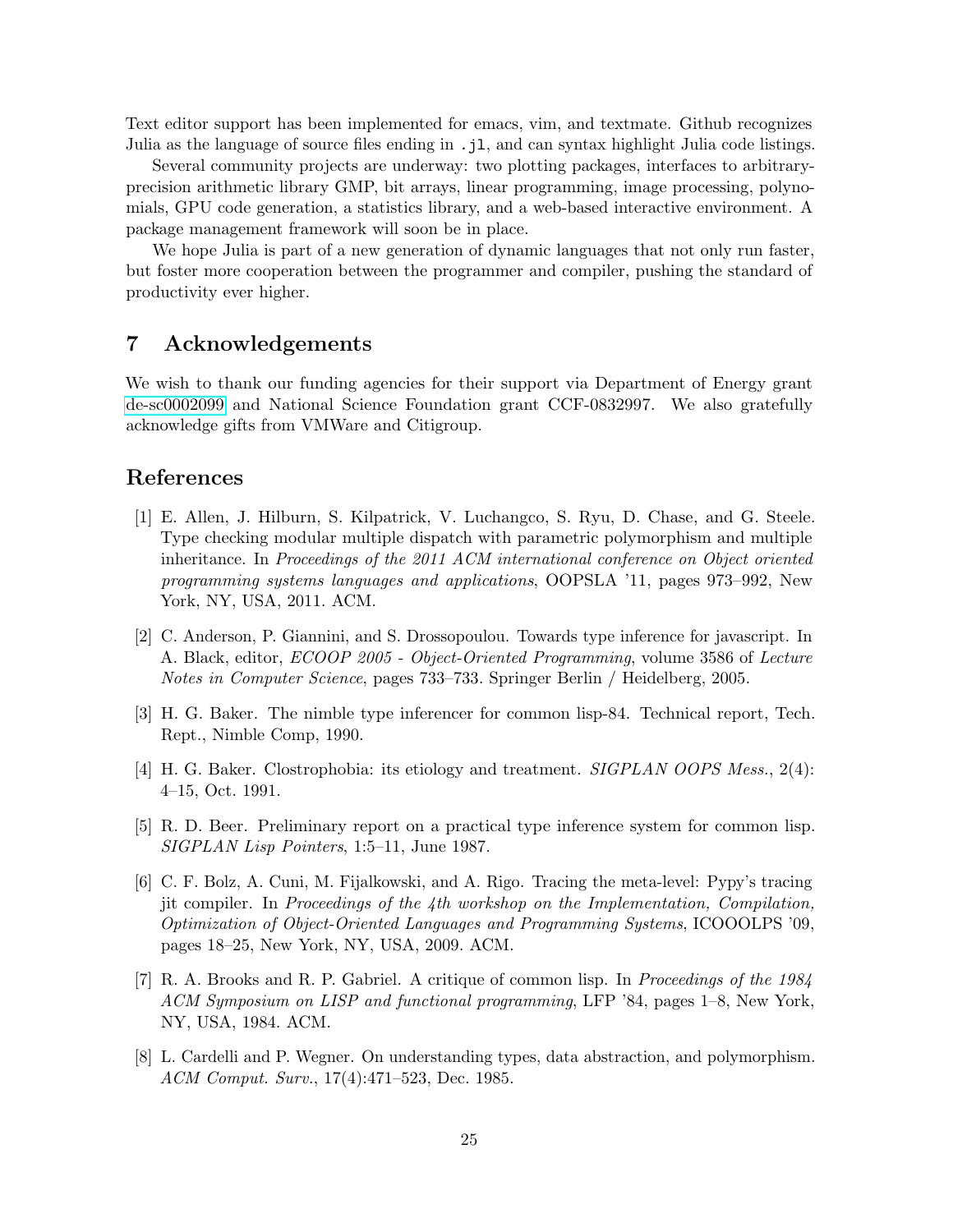- <span id="page-25-6"></span>[9] C. Chambers. Object-oriented multi-methods in cecil. In Proceedings of the European Conference on Object-Oriented Programming, pages 33–56, London, UK, 1992. Springer-Verlag.
- <span id="page-25-5"></span>[10] C. Chambers. The diesel language specification and rationale: Version 0.1. February 2005.
- <span id="page-25-8"></span>[11] C. Chambers, D. Ungar, and E. Lee. An efficient implementation of self: a dynamicallytyped object-oriented language based on prototypes. SIGPLAN Not., 24:49–70, September 1989.
- <span id="page-25-9"></span>[12] P. Cousot and R. Cousot. Abstract interpretation: a unified lattice model for static analysis of programs by construction or approximation of fixpoints. In Proceedings of the 4th ACM SIGACT-SIGPLAN symposium on Principles of programming languages, POPL '77, pages 238–252, New York, NY, USA, 1977. ACM.
- <span id="page-25-10"></span>[13] P. Cousot and R. Cousot. Comparing the galois connection and widening/narrowing approaches to abstract interpretation. In M. Bruynooghe and M. Wirsing, editors, Programming Language Implementation and Logic Programming, volume 631 of Lecture Notes in Computer Science, pages 269–295. Springer Berlin / Heidelberg, 1992.
- <span id="page-25-13"></span>[14] L. Dabbish, C. Stuart, J. Tsay, and J. Herbsleb. Social coding in github: transparency and collaboration in an open software repository. In Proceedings of the ACM 2012 conference on Computer Supported Cooperative Work, CSCW '12, pages 1277–1286, New York, NY, USA, 2012. ACM.
- <span id="page-25-4"></span>[15] L. DeMichiel and R. Gabriel. The common lisp object system: An overview. In J. Bzivin, J.-M. Hullot, P. Cointe, and H. Lieberman, editors, ECOOP 87 European Conference on Object-Oriented Programming, volume 276 of Lecture Notes in Computer Science, pages 151–170. Springer Berlin / Heidelberg, 1987.
- <span id="page-25-3"></span>[16] M. Furr, J.-h. D. An, and J. S. Foster. Profile-guided static typing for dynamic scripting languages. SIGPLAN Not., 44:283–300, Oct. 2009.
- <span id="page-25-1"></span>[17] C. Gomez, editor. *Engineering and Scientific Computing With Scilab.* Birkhäuser, 1999.
- <span id="page-25-0"></span>[18] R. Ihaka and R. Gentleman. R: A language for data analysis and graphics. Journal of Computational and Graphical Statistics, 5:299–314, 1996.
- <span id="page-25-11"></span>[19] U. Jørring and W. L. Scherlis. Compilers and staging transformations. In Proceedings of the 13th ACM SIGACT-SIGPLAN symposium on Principles of programming languages, POPL '86, pages 86–96, New York, NY, USA, 1986. ACM.
- <span id="page-25-7"></span>[20] M. A. Kaplan and J. D. Ullman. A scheme for the automatic inference of variable types. J. ACM, 27:128–145, January 1980.
- <span id="page-25-2"></span>[21] C. Lattner and V. Adve. LLVM: A Compilation Framework for Lifelong Program Analysis & Transformation. In Proceedings of the 2004 International Symposium on Code Generation and Optimization (CGO'04), Palo Alto, California, Mar 2004.
- <span id="page-25-12"></span>[22] C. L. Lawson, R. J. Hanson, D. R. Kincaid, and F. T. Krogh. Basic linear algebra subprograms for fortran usage. ACM Trans. Math. Softw., 5(3):308–323, Sept. 1979.